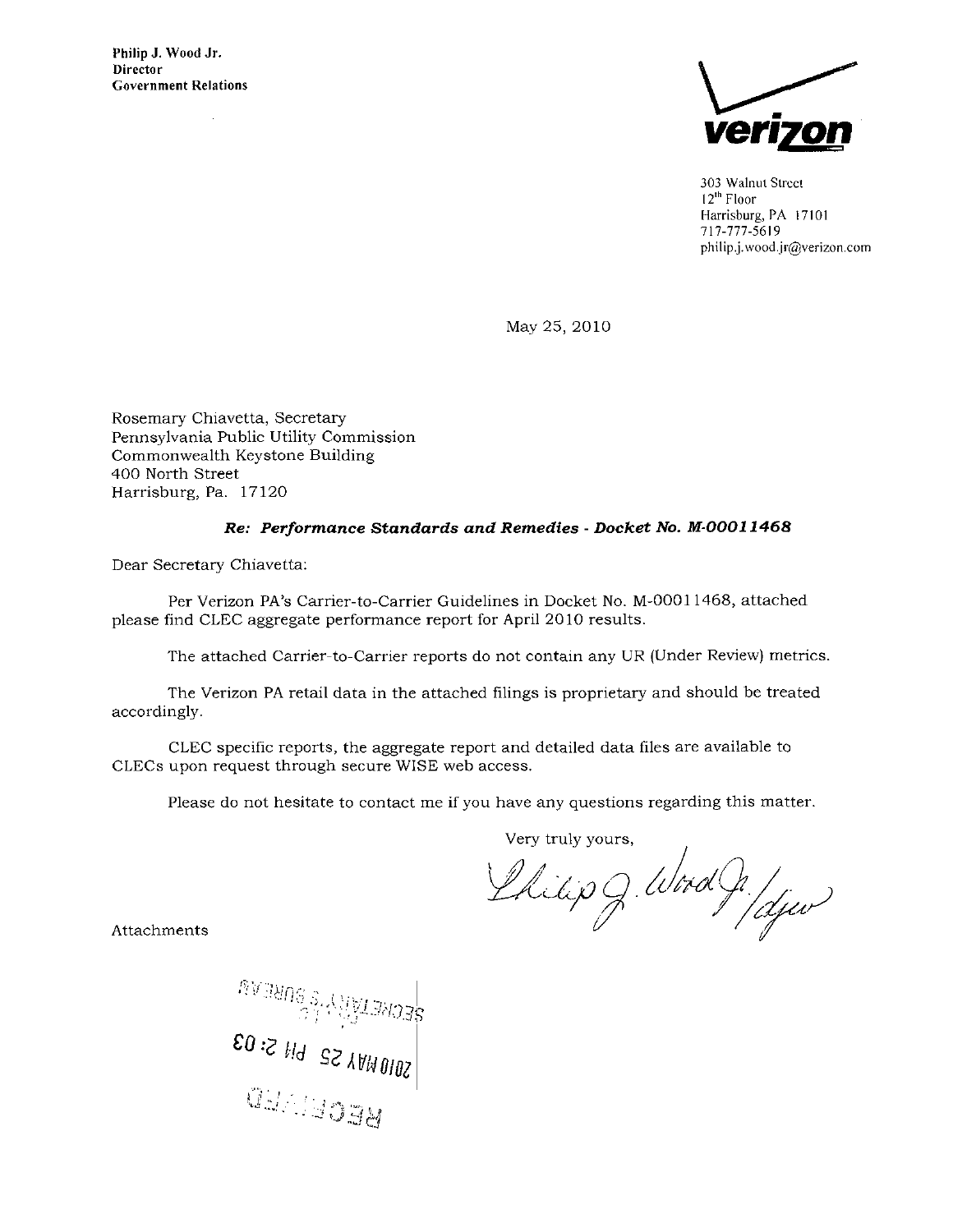$\sim$ 

-Verizon Pennsylvania April, 2010

 $\omega$  .  $\omega$ 

 $\sim 10^{-1}$ 

 $\bar{z}$ 

 $\sim$ 

 $\Delta \phi$ 

 $\mathcal{L}(\mathbf{q})$  and  $\mathcal{L}(\mathbf{q})$  and  $\mathcal{L}(\mathbf{q})$  and  $\mathcal{L}(\mathbf{q})$ 

| METRIC ID               | METRIC DESC                                                                         | PRODUCT DESC                                  | STANDARD                                                   |      | VZ PERF     | CLEC_PERF VZ_DEN |                  |    | CLEC DEN      | VZ_NUM | CLEC NUM      |             | DIFFERENCE STANDARD I Z SCORE                                                                                                               |
|-------------------------|-------------------------------------------------------------------------------------|-----------------------------------------------|------------------------------------------------------------|------|-------------|------------------|------------------|----|---------------|--------|---------------|-------------|---------------------------------------------------------------------------------------------------------------------------------------------|
| PO-1-01-6020 (CSR) ++   | Average Response Time - Customer Service Record                                     | EDI                                           | Parity with Retail plus not more<br>than four (4) seconds  | NA   |             |                  | 2.80897          |    | 17231         |        | 48401.44      |             |                                                                                                                                             |
|                         | Average Response Time - Customer Service Record                                     |                                               | Parity with Retail plus not more                           |      |             |                  |                  |    |               |        |               |             |                                                                                                                                             |
| PO-1-01-6030 (CSR) ++   |                                                                                     | CORBA                                         | than four (4) seconds                                      | NA   |             |                  | 0.95894          |    | 548           |        | 525.5         |             |                                                                                                                                             |
|                         | Average Response Time - Customer Service Record                                     |                                               | Parity with Retail plus not more                           |      |             |                  |                  |    |               |        |               |             |                                                                                                                                             |
| PO-1-01-6050 (CSR) ++   |                                                                                     | WEB GUI/LSI/W                                 | than seven (7) seconds                                     | NA.  |             |                  | 0.6729           |    | 34060         |        | 22919.249     |             |                                                                                                                                             |
|                         |                                                                                     |                                               | Parity with Retail plus not more                           |      |             |                  |                  |    |               |        |               |             |                                                                                                                                             |
|                         | PO-1-02-6020 Average Response Time - Due Date Availability                          | EDI                                           | than four (4) seconds                                      |      | 0.72283 NA  |                  |                  |    |               |        |               |             |                                                                                                                                             |
|                         |                                                                                     |                                               | Parity with Retail plus not more                           |      |             |                  |                  |    |               |        |               |             |                                                                                                                                             |
|                         | PO-1-02-6030 Average Response Time - Due Date Availability                          | CORBA                                         | than four (4) seconds                                      |      | 0.72283     |                  | 3.06481          |    | 43            |        | 131.787       | 2.34198     |                                                                                                                                             |
|                         | PO-1-02-6050 Average Response Time - Due Date Availability                          | WEB GUI/LSI/W                                 | Parity with Retail plus not more                           |      | 0.72283     |                  |                  |    | 6             |        |               | 0.60667     |                                                                                                                                             |
|                         |                                                                                     |                                               | than seven (7) seconds<br>Parily with Retail plus not more |      |             |                  | 1.3295           |    |               |        | 7.977         |             |                                                                                                                                             |
|                         | PO-1-03-6020 Average Response Time - Address Validation                             | EDI                                           | than four (4) seconds                                      |      | 13.21119    |                  | 4.59109          |    | 25725         |        | 118105.841    | $-8.6201$   |                                                                                                                                             |
|                         |                                                                                     |                                               | Parity with Retail plus not more                           |      |             |                  |                  |    |               |        |               |             |                                                                                                                                             |
|                         | PO-1-03-6030 Average Response Time - Address Validation                             | <b>CORBA</b>                                  | than four (4) seconds                                      |      | 13.21119    |                  | 2.09468          |    | 1916          |        | 4013.421      | $-11.11651$ |                                                                                                                                             |
|                         |                                                                                     |                                               | Parity with Retail plus not more                           |      |             |                  |                  |    |               |        |               |             |                                                                                                                                             |
|                         | PO-1-03-6050 Average Response Time - Address Validation                             | WEB GUILSI/W                                  | than seven (7) seconds                                     |      | 13.21119    |                  | 2.20043          |    | 14729         |        | 32410.162     | -11.01076   |                                                                                                                                             |
|                         |                                                                                     |                                               | Parity with Retail plus not more                           |      |             |                  |                  |    |               |        |               |             |                                                                                                                                             |
|                         | PO-1-04-6020 Average Response Time - Product & Service Availability EDI             |                                               | than ten (10) seconds                                      |      | 16.35948 NA |                  |                  |    |               |        |               |             |                                                                                                                                             |
|                         |                                                                                     |                                               | Parity with Retail plus not more                           |      |             |                  |                  |    |               |        |               |             |                                                                                                                                             |
|                         | PO-1-04-6050 Average Response Time - Product & Service Availability WEB GUI/LSI/W   |                                               | than ten (10) seconds                                      |      | 16.35948    |                  | 11.3522          |    | 10            |        | 113.522       | 5.00728     |                                                                                                                                             |
|                         | Average Response Time - Telephone Number                                            |                                               | Parity with Retail plus not more                           |      |             |                  |                  |    |               |        |               |             |                                                                                                                                             |
|                         | PO-1-05-6020 Availability & Reservation                                             | EDI                                           | than four (4) seconds                                      |      | 14.26642    |                  | 5.74489          |    | 116           |        | 666.408       | $-8.52153$  |                                                                                                                                             |
|                         | Average Response Time - Telephone Number<br>PO-1-05-6030 Availability & Reservation |                                               | Parity with Retail plus not more                           |      |             |                  |                  |    |               |        |               |             |                                                                                                                                             |
|                         | Average Response Time - Telephone Number                                            | CORBA                                         | than four (4) seconds<br>Parity with Retail plus not more  |      | 14.26642    |                  | 3.59437          |    | 539           |        | 1937.37       | -10.67205   |                                                                                                                                             |
|                         | PO-1-05-6050 Availability & Reservation                                             | WEB GUI/LSI/W                                 | than seven (7) seconds                                     |      | 14.26642    |                  | 2.12977          |    | 471           |        | 1003.125      | -12.13665   |                                                                                                                                             |
|                         | Average Response Time - Mechanized Loop                                             |                                               | Parity with Retail plus not more                           |      |             |                  |                  |    |               |        |               |             |                                                                                                                                             |
|                         | PO-1-06-6020 Qualification - xDSL                                                   | EDI                                           | than four (4) seconds                                      |      | 5.27113     |                  | 5.02446          |    | 6517          |        | 32744.413     | $-0.24667$  |                                                                                                                                             |
|                         | Average Response Time - Mechanized Loop                                             |                                               | Parity with Retail plus not more                           |      |             |                  |                  |    |               |        |               |             |                                                                                                                                             |
|                         | PO-1-06-6030 Qualification - xDSL                                                   | CORBA                                         | than four (4) seconds                                      |      | 5.27113     |                  | 2.68025          | -2 | 249           |        | 667.383       | $-2.59088$  |                                                                                                                                             |
|                         | Average Response Time - Mechanized Loop                                             |                                               | Parity with Retail plus not more                           |      |             |                  |                  |    |               |        |               |             |                                                                                                                                             |
|                         | PO-1-06-6050 Qualification - xDSL                                                   | WEB GUI/LSI/W                                 | than seven (7) seconds                                     |      | 5.27113     |                  | 3.15524          |    | 1318          |        | 4158.614      | -2.11589    |                                                                                                                                             |
|                         |                                                                                     |                                               | Parity with Retail plus not more                           |      |             |                  |                  |    |               |        |               |             |                                                                                                                                             |
|                         | PO-1-07-6020 Average Response Time - Rejected Query+                                | EDI.                                          | than four (4) seconds                                      |      | 1.17268     |                  | 3.50856          |    | 5349          |        | 18767.31      | 2.33588     |                                                                                                                                             |
|                         |                                                                                     |                                               | Parity with Retail plus not more                           |      |             |                  |                  |    |               |        |               |             |                                                                                                                                             |
|                         | PO-1-07-6030 Average Response Time - Rejected Query+                                | <b>CORBA</b>                                  | than four (4) seconds                                      |      | 1.17268     |                  | 1.24639          |    | 7578          |        | 9445.19       | 0.07371     |                                                                                                                                             |
|                         |                                                                                     |                                               | Parity with Retail plus not more                           |      |             |                  |                  |    |               |        |               |             |                                                                                                                                             |
| PO-1-08-6020 % Timeouts | PO-1-07-6050 Average Response Time - Rejected Query+                                | WEB GUIASIAN<br>EDI                           | than seven (7) seconds                                     |      | 1.17268     |                  | 2.46707<br>0.008 |    | 9233<br>80009 |        | 22778.5<br>-7 | 1.29439     |                                                                                                                                             |
| PO-1-08-6030 % Timeouts |                                                                                     | CORBA                                         | not greater than 0.33%<br>not greater than 0.33%           |      |             |                  | 0.029            |    | 6883          |        |               |             |                                                                                                                                             |
| PO-1-08-6050 % Timeouts |                                                                                     | WEB GUI/LSI/W                                 | not greater than 0.33%                                     |      |             |                  | 0.005            |    | 92290         |        | 5             |             |                                                                                                                                             |
|                         |                                                                                     |                                               | Parity with Retail plus not more                           |      |             |                  |                  |    |               |        |               |             |                                                                                                                                             |
|                         | PO-1-09-6020 Parsed CSR ++                                                          | EDI                                           | than 10 seconds                                            | NA   |             |                  | 2.98117          |    | 13659         |        | 40719.882     |             |                                                                                                                                             |
|                         |                                                                                     |                                               | Parity with Retail plus not more                           |      |             |                  |                  |    |               |        |               |             |                                                                                                                                             |
|                         | PO-1-09-6030 Parsed CSR ++                                                          | CORBA                                         | than 10 seconds                                            | ΝA   |             |                  | 0.90424          |    | 971           |        | 878.019       |             |                                                                                                                                             |
|                         | PO-2-02-6010 OSS Interface Availability - Prime-Time                                | <b>WPTS</b>                                   | $>= 99.5%$                                                 |      |             |                  | 100              |    | $\mathbf 0$   |        |               |             |                                                                                                                                             |
|                         | PO-2-02-6020 OSS Interface Availability - Prime Time                                | EDI                                           | $>=99.5%$                                                  |      |             |                  | 100              |    | $\Omega$      |        |               |             |                                                                                                                                             |
|                         | PO-2-02-6030 OSS Interface Availability - Prime Time                                | CORBA                                         | $>=99.5%$                                                  |      |             |                  | 100              |    | 0             |        |               |             |                                                                                                                                             |
|                         |                                                                                     |                                               |                                                            |      |             |                  |                  |    |               |        |               |             |                                                                                                                                             |
|                         | PO-2-02-6060 OSS Interface Availability - Prime Time                                | Maintenance - Electronic<br>Bonding Interface | $> = 99.5%$                                                |      |             |                  | 100              |    | 0             |        |               |             | MERNET!                                                                                                                                     |
|                         |                                                                                     | Maintenance Web GUI                           |                                                            |      |             |                  |                  |    |               |        |               |             |                                                                                                                                             |
|                         |                                                                                     | (RETAS) / Pre-                                |                                                            |      |             |                  |                  |    |               |        |               |             |                                                                                                                                             |
|                         |                                                                                     | ordering/Ordering Web                         |                                                            |      |             |                  |                  |    |               |        |               |             |                                                                                                                                             |
|                         | PO-2-02-6080 OSS Interface Availability - Prime Time                                | GUI combined                                  | $> = 99.5%$                                                |      |             |                  | 100              |    | 0             |        |               |             | <b>SOIONAY 2:</b><br>ce<br>C                                                                                                                |
|                         | PO-2-03-6010 OSS Interface Availability - Non-Prime-Time                            | <b>WPTS</b>                                   | No Standard                                                |      |             |                  | 100              |    | 0             |        |               |             |                                                                                                                                             |
|                         | PO-2-03-6020 OSS Interface Availability - Non-Prime Time                            | ED1                                           | No Standard                                                |      |             |                  | 100              |    | 0             |        |               |             |                                                                                                                                             |
|                         | PO-2-03-6030 OSS Interface Availability - Non-Prime Time                            | CORBA                                         | No Standard                                                |      |             |                  | 99.985           |    | 0.1           |        |               |             | $\frac{8}{100}$<br>Cry                                                                                                                      |
|                         |                                                                                     |                                               |                                                            |      |             |                  |                  |    |               |        |               |             |                                                                                                                                             |
|                         |                                                                                     | Maintenance - Electronic                      |                                                            |      |             |                  |                  |    |               |        |               |             |                                                                                                                                             |
|                         | PO-2-03-6060 OSS Interface Availability - Non-Prime Time                            | Bonding Interface                             | No Standard                                                |      |             |                  | 100              |    | 0             |        |               |             |                                                                                                                                             |
|                         |                                                                                     | Maintenance Web GUI<br>(RETAS) / Pre-         |                                                            |      |             |                  |                  |    |               |        |               |             |                                                                                                                                             |
|                         |                                                                                     | ordering/Ordering Web                         |                                                            |      |             |                  |                  |    |               |        |               |             |                                                                                                                                             |
|                         | PO-2-03-6080 OSS Interface Availability - Non-Prime Time                            | GUI combined                                  | No Standard                                                |      |             |                  | 100              |    | O             |        |               |             | $\begin{aligned} \mathbb{C}^n_{\mathcal{H}} \mathbb{C}^n_{\mathcal{H}} \mathbb{C}^n_{\mathcal{H}} \mathbb{C}^n_{\mathcal{H}} \end{aligned}$ |
|                         |                                                                                     |                                               |                                                            |      |             |                  |                  |    |               |        |               |             |                                                                                                                                             |
|                         | PO-3-02-1000 % Answered within 30 Seconds - Ordering                                | Resale & UNE combined 80% within 30 Seconds   |                                                            |      |             |                  | 86.237           |    | 1940          |        | 1673          |             |                                                                                                                                             |
|                         |                                                                                     |                                               |                                                            |      |             |                  |                  |    |               |        |               |             |                                                                                                                                             |
|                         | PO-3-04-1000 % Answered within 30 Seconds - Repair                                  | Resale & UNE combined 80% within 30 Seconds   |                                                            |      |             |                  | 81.544           |    | 28988         |        | 23638         |             |                                                                                                                                             |
|                         |                                                                                     | Change Confirmation -                         |                                                            |      |             |                  |                  |    |               |        |               |             |                                                                                                                                             |
|                         | PO-4-01-6622 % Change Management Notices Sent on Time                               | Type 2 - Regulatory                           |                                                            | 0.95 |             | <b>NA</b>        |                  |    |               |        |               |             |                                                                                                                                             |

 $\sim 100$  km s  $^{-1}$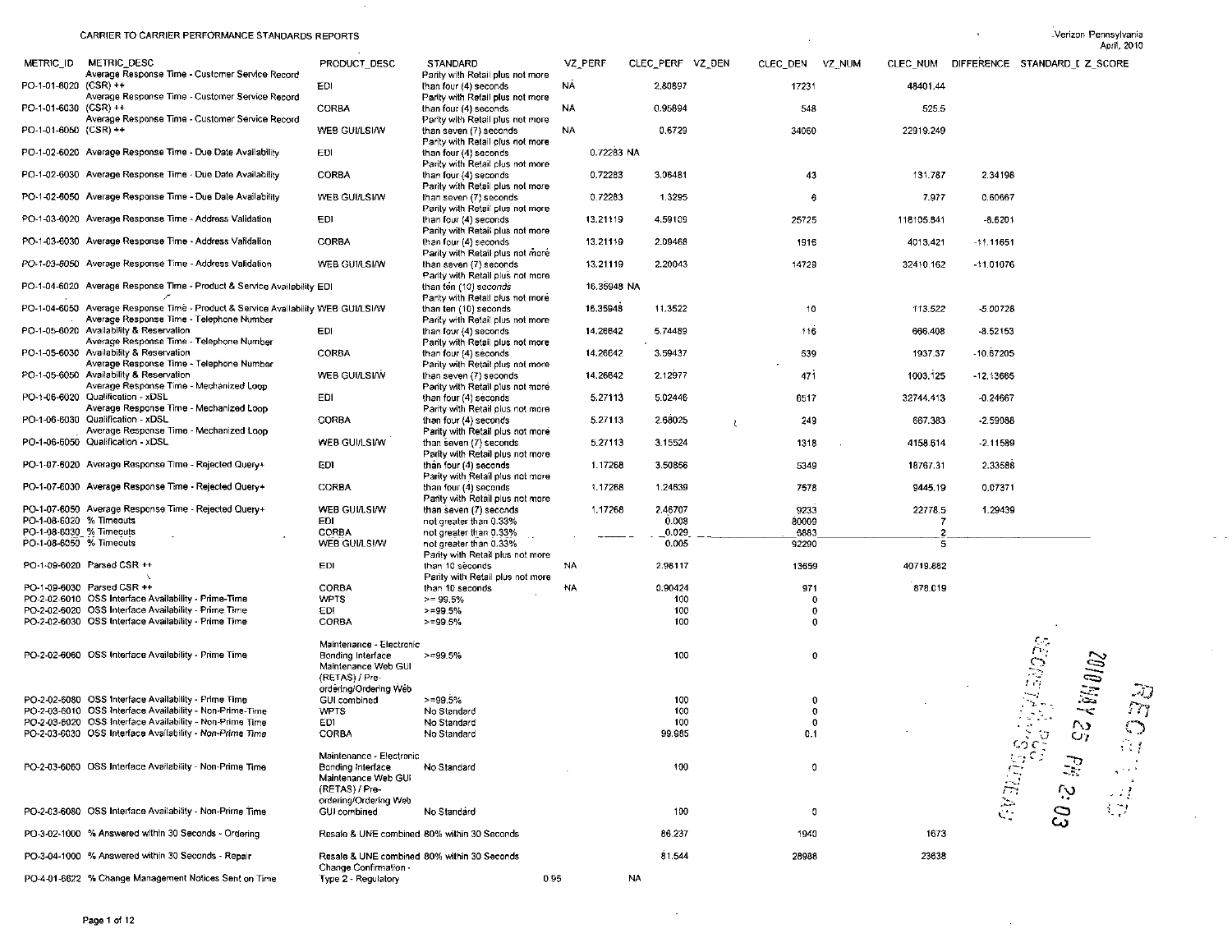$\sim 100$ 

 $\sim 10^{-1}$ 

|                       |                                                                                                        |                                                 |                                                       |         |                |                  |                |                      |        |                | уендин пенирукалка<br>April, 2010      |
|-----------------------|--------------------------------------------------------------------------------------------------------|-------------------------------------------------|-------------------------------------------------------|---------|----------------|------------------|----------------|----------------------|--------|----------------|----------------------------------------|
| METRIC ID             | METRIC DESC                                                                                            | PRODUCT DESC                                    | <b>STANDARD</b>                                       | VZ PERF |                | CLEC_PERF VZ DEN |                |                      |        |                |                                        |
|                       |                                                                                                        | Change Notification:                            |                                                       |         |                |                  |                | CLEC DEN             | VZ NUM |                | CLEC_NUM DIFFERENCE STANDARD I Z_SCORE |
|                       |                                                                                                        | Type 3 - Industry                               |                                                       |         |                |                  |                |                      |        |                |                                        |
|                       |                                                                                                        | Standard Type - 4 V2                            |                                                       |         |                |                  |                |                      |        |                |                                        |
|                       |                                                                                                        | Originated and Type 5<br><b>CLEC Originated</b> |                                                       |         |                |                  |                |                      |        |                |                                        |
|                       | PO-4-01-6661 % Change Management Notices Sent on Time                                                  | (combined)                                      |                                                       | 0.95    |                | 100              |                |                      |        |                |                                        |
|                       |                                                                                                        | Change Confirmation:                            |                                                       |         |                |                  |                | 3                    |        | 3              |                                        |
|                       |                                                                                                        | Type 3 - Industry                               |                                                       |         |                |                  |                |                      |        |                |                                        |
|                       |                                                                                                        | Standard Type 4 VZ                              |                                                       |         |                |                  |                |                      |        |                |                                        |
|                       |                                                                                                        | Originated and Type 5<br>CLEC Originated        |                                                       |         |                |                  |                |                      |        |                |                                        |
|                       | PO-4-01-6662 % Change Management Notices Sent on Time                                                  | (combined)                                      |                                                       | 0.95    | NA.            |                  |                |                      |        |                |                                        |
|                       |                                                                                                        |                                                 |                                                       |         |                |                  |                |                      |        |                |                                        |
|                       |                                                                                                        | Change Notification:                            |                                                       |         |                |                  |                |                      |        |                |                                        |
|                       |                                                                                                        | Type 1 - Emergency                              |                                                       |         |                |                  |                |                      |        |                |                                        |
|                       | PO-4-01-6671 % Change Management Notices Sent on Time                                                  | Maintenance and Type 2<br>Requlatory (combined) |                                                       | 0.95    |                | 100              |                |                      |        |                |                                        |
|                       | Change Management Notice - Delay one (1) to seven                                                      | Change Confirmation                             |                                                       |         |                |                  |                | $\ddot{\phantom{1}}$ |        | $\mathbf{1}$   |                                        |
| PO-4-02-6622 (7) days |                                                                                                        | Type 2 - Regulatory                             | No Standard                                           |         | <b>NA</b>      |                  |                |                      |        |                |                                        |
|                       |                                                                                                        | Change Notification:                            |                                                       |         |                |                  |                |                      |        |                |                                        |
|                       |                                                                                                        | Type 3 Industry<br>Standard Type - 4 VZ         |                                                       |         |                |                  |                |                      |        |                |                                        |
|                       |                                                                                                        | Originated and Type 5                           |                                                       |         |                |                  |                |                      |        |                |                                        |
|                       | Change Management Notice - Delay one (1) to seven                                                      | CLEC Originated                                 |                                                       |         |                |                  |                |                      |        |                |                                        |
| PO-4-02-6661 (7) days |                                                                                                        | (combined)                                      | No Standard                                           |         | <b>NA</b>      |                  |                |                      |        |                |                                        |
|                       |                                                                                                        | Change Confirmation:<br>Type 3 - Industry       |                                                       |         |                |                  |                |                      |        |                |                                        |
|                       |                                                                                                        | Standard Type 4 VZ                              |                                                       |         |                |                  |                |                      |        |                |                                        |
|                       |                                                                                                        | Originated and Type 5                           |                                                       |         |                |                  |                |                      |        |                |                                        |
|                       | Change Management Notice - Delay one (1) to seven                                                      | CLEC Originated                                 |                                                       |         |                |                  |                |                      |        |                |                                        |
| PO-4-02-6662 (7) days |                                                                                                        | (combined)                                      | No Standard                                           |         | NA.            |                  |                |                      |        |                |                                        |
|                       |                                                                                                        | Change Notification:                            |                                                       |         |                |                  |                |                      |        |                |                                        |
|                       |                                                                                                        | Type 1 - Emergency                              |                                                       |         |                |                  |                |                      |        |                |                                        |
|                       | Change Management Notice - Delay one (1) to seven                                                      | Maintenance and Type 2                          |                                                       |         |                |                  |                |                      |        |                |                                        |
| PO-4-02-6671 (7) days |                                                                                                        | Regulatory (combined)                           | No Standard                                           |         | <b>NA</b>      |                  |                |                      |        |                |                                        |
|                       |                                                                                                        | Change Confirmation                             | No delayed notices &<br>documentation over 8 calendar |         |                |                  |                |                      |        |                |                                        |
|                       | PO-4-03-6622 Change Management Notice - Delay eight (8) plus days                                      | Type 2 - Regulatory                             | days                                                  |         | <b>NA</b>      |                  |                |                      |        |                |                                        |
|                       |                                                                                                        | Change Notification:                            |                                                       |         |                |                  |                |                      |        |                |                                        |
|                       |                                                                                                        | Type 3 - Industry                               |                                                       |         |                |                  |                |                      |        |                |                                        |
|                       |                                                                                                        | Standard Type = 4 VZ<br>Originated and Type 5   |                                                       |         |                |                  |                |                      |        |                |                                        |
|                       |                                                                                                        | CLEC Originated                                 | No delayed notices &<br>documentation over 8 calendar |         |                |                  |                |                      |        |                |                                        |
|                       | PO-4-03-6661 Change Management Notice - Delay eight (8) plus days                                      | (combined)                                      | days                                                  |         | <b>NA</b>      |                  |                |                      |        |                |                                        |
|                       |                                                                                                        | Change Confirmation:                            |                                                       |         |                |                  |                |                      |        |                |                                        |
|                       |                                                                                                        | Type 3 - Industry                               |                                                       |         |                |                  |                |                      |        |                |                                        |
|                       |                                                                                                        | Standard Type 4 VZ<br>Originated and Type 5     | No delayed notices &                                  |         |                |                  |                |                      |        |                |                                        |
|                       |                                                                                                        | CLEC Originated                                 | documentation over 8 calendar                         |         |                |                  |                |                      |        |                |                                        |
|                       | PO-4-03-6662 Change Management Notice - Delay eight (8) plus days (combined)                           |                                                 | days                                                  |         | N٨             |                  |                |                      |        |                |                                        |
|                       |                                                                                                        |                                                 |                                                       |         |                |                  |                |                      |        |                |                                        |
|                       |                                                                                                        | Change Notification:<br>Type 1 Emergency        | No delayed notices &                                  |         |                |                  |                |                      |        |                |                                        |
|                       |                                                                                                        |                                                 | Maintenance and Type 2 documentation over 8 calendar  |         |                |                  |                |                      |        |                |                                        |
|                       | PO-4-03-6671 Change Management Notice - Delay eight (8) plus days                                      | Regulatory (combined)                           | days                                                  |         | <b>NA</b>      |                  |                |                      |        |                |                                        |
|                       | PO-5-01-6000 % On Time Natice of Interface Outage                                                      | <b>Systems Metrics</b>                          |                                                       | 0.95    | NA.            |                  |                |                      |        |                |                                        |
|                       | PO-6-01-6000 Software Validation                                                                       | <b>Systems Metrics</b>                          | $\leq$ 5%                                             |         | R <sub>3</sub> |                  | R3             |                      |        |                |                                        |
|                       | PO-7-01-6000 % Software Problem Resolution Timeliness<br>Delay Hours - Software Resolution - Change -  | <b>Systems Metrics</b>                          | $>=95%$                                               |         | R3             |                  | R <sub>3</sub> |                      |        | R <sub>3</sub> |                                        |
|                       | PO-7-02-6000 Transactions failed - no workaround                                                       | <b>Systems Metrics</b>                          | 48 hours                                              |         | R3             |                  |                |                      |        |                |                                        |
|                       | Delay Hours - Software Resolution - Change -                                                           |                                                 |                                                       |         |                |                  |                |                      |        |                |                                        |
|                       | PO-7-03-6000 Transactions failed with workaround                                                       | <b>Systems Metrics</b>                          | 10 days                                               |         | R3             |                  |                |                      |        |                |                                        |
|                       | Delay Hours - Failed/Rejected Test Deck Transactions<br>PO-7-04-6000 Transactions failed no workaround | <b>Systems Metrics</b>                          |                                                       |         |                |                  |                |                      |        |                |                                        |
|                       | PO-8-01-6000 % On Time - Manual Loop Qualification                                                     | <b>Systems Metrics</b>                          | 48 hours<br>95% within 48 Hours                       |         | R3             | 95.18            |                |                      |        | 79             |                                        |
|                       | PO-8-02-6000 % On Time - Engineering Record Request                                                    | <b>Systems Metrics</b>                          | 95% within 72 Hours                                   |         | <b>NA</b>      |                  |                | 83                   |        |                |                                        |
|                       |                                                                                                        | Resale POTS/Pre-                                |                                                       |         |                |                  |                |                      |        |                |                                        |
|                       | OR-1-02-2320 % On Time LSRC - Flow Through                                                             | qualified Complex                               | 95% within 2 Hours                                    |         |                | 99.634           |                | 547                  |        | 545            |                                        |
|                       | OR-1-02-3331 % On Time LSRC - Flow Through                                                             | UNE Loop/Pre-qualified<br>Complex/LNP           |                                                       |         |                |                  |                |                      |        |                |                                        |
|                       | % On Time LSRC/ASRC - No Facility Check (Electronic                                                    |                                                 | 95% within 2 Hours                                    |         |                | 99.019           |                | 51834                |        | 51326          |                                        |
|                       | OR-1-04-2210 - No Flow Through)                                                                        | Resale Specials DS0                             | 95% within 48 Hours                                   |         | <b>NA</b>      |                  |                |                      |        |                |                                        |
|                       |                                                                                                        |                                                 |                                                       |         |                |                  |                |                      |        |                |                                        |
|                       |                                                                                                        |                                                 |                                                       |         |                |                  |                |                      |        |                |                                        |

 $\epsilon$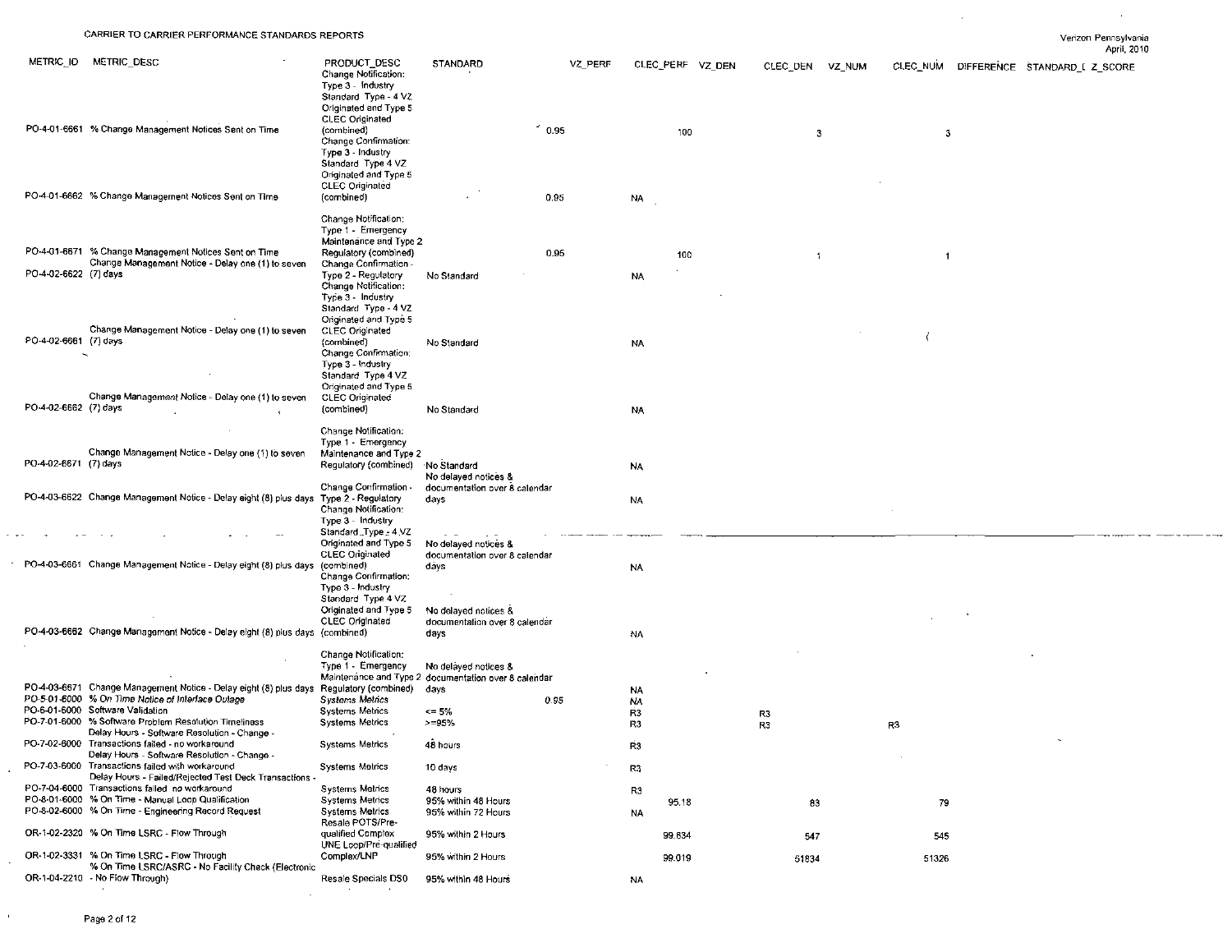$\sim$ 

|                     |                                                                                                                |                                                                    |                              |         |                  |                    |                                        | April, 2010 |
|---------------------|----------------------------------------------------------------------------------------------------------------|--------------------------------------------------------------------|------------------------------|---------|------------------|--------------------|----------------------------------------|-------------|
|                     | METRIC ID METRIC DESC                                                                                          | PRODUCT_DESC                                                       | STANDARD                     | VZ PERF | CLEC PERF VZ DEN | CLEC_DEN<br>VZ_NUM | CLEC_NUM DIFFERENCE STANDARD I Z SCORE |             |
|                     | % On Time LSRC/ASRC - No Facility Check (Electronic<br>OR-1-04-2211 No Flow Through)                           | Resale Specials DS1                                                | 95% within 48 Hours          |         | NA.              |                    |                                        |             |
|                     | % On Time LSRC/ASRC - No Facility Check (Electronic<br>OR-1-04-2213 - No Flow Through)                         | Resale Specials DS3                                                | 95% within 48 Hours          |         | <b>NA</b>        |                    |                                        |             |
|                     | % On Time LSRC/ASRC - No Facility Check (Electronic DS0, Non DS1 & Non                                         | Resale Specials (Non                                               |                              |         |                  |                    |                                        |             |
|                     | OR-1-04-2214 - No Flow Through)                                                                                | DS3)                                                               | 95% within 48 Hours          |         | 100              | 6                  | 6                                      |             |
|                     | % On Time LSRC/ASRC - No Facility Check (Electronic Resale POTS/Pre-<br>OR-1-04-2320 - No Flow Through)        | qualified Complex                                                  | 95% within 24 Hours          |         | 99.859           | 712                | 711                                    |             |
|                     | % On Time LSRC/ASRC - No Facility Check (Electronic Resale 2-Wire Digital<br>OR-1-04-2341 No Flow Through)     | Services                                                           | 95% within 72 Hours          |         | 100              | 4                  | 4                                      |             |
|                     | % On Time LSRC/ASRC - No Facility Check (Electronic<br>OR-1-04-3210 - No Flow Through)                         | <b>UNE Specials DS0</b>                                            | 95% within 48 Hours          |         | <b>NA</b>        |                    |                                        |             |
|                     | % On Time LSRC/ASRC - No Facility Check (Electronic UNE Loop/Pre-qualified<br>OR-1-04-3331 - No Flow Through)  | Complex/LNP                                                        | 95% within 24 Hours          |         | 98.991           | 2380               | 2356                                   |             |
|                     | % On Time LSRC/ASRC - No Facility Check (Electronic UNE 2-Wire Digital<br>OR-1-04-3341 - No Flow Through)      | Services                                                           |                              |         |                  |                    |                                        |             |
|                     | % On Time LSRC/ASRC - No Facility Check (Electronic                                                            |                                                                    | 95% within 72 Hours          |         | <b>NA</b>        |                    |                                        |             |
|                     | OR-1-04-3342 - No Flow Through)<br>% On Time LSRC/ASRC - Facility Check (Electronic -                          | UNE 2-Wire xDSL Loops 95% within 72 Hours                          |                              |         | 100              | 16                 | 16                                     |             |
|                     | OR-1-06-2210 No Flow-through)<br>% On Time LSRC/ASRC - Facility Check (Electronic -                            | Resale Specials DS0                                                | 95% within 72 Hours          |         | <b>NA</b>        |                    |                                        |             |
|                     | OR-1-06-2211 No Flow-through)<br>% On Time LSRC/ASRC - Facility Check (Electronic -                            | Resale Specials DS1                                                | 95% within 72 Hours          |         | <b>NA</b>        |                    |                                        |             |
|                     | OR-1-06-2213 No Flow-through)                                                                                  | Resale Specials DS3<br>Resale Specials (Non                        | 95% within 72 Hours          |         | NA               |                    |                                        |             |
|                     | % On Time LSRC/ASRC - Facility Check (Electronic -                                                             | DS0, Non DS1 & Non                                                 |                              |         |                  |                    |                                        |             |
|                     | OR-1-06-2214 No Flow-through)<br>% On Time LSRC/ASRC - Facility Check (Electronic -                            | DS3)<br>Resale POTS/Pre-                                           | 95% within 72 Hours          |         | <b>NA</b>        |                    |                                        |             |
|                     | OR-1-06-2320 No Flow-through)<br>% On Time LSRC/ASRC - Facility Check (Electronic -                            | qualified Complex<br>Resale 2-Wire Digital                         | 95% within 72 Hours          |         | 100              | 52                 | 52                                     |             |
|                     | OR-1-06-2341 No Flow-through)<br>% On Time LSRC/ASRC - Facility Check (Electronic -                            | Services                                                           | 95% within 72 Hours          |         | 100              | 3                  | 3                                      |             |
|                     | OR-1-06-3210 No Flow-through)<br>% On Time LSRC/ASRC - Facility Check (Electronic -                            | UNE Specials DS0                                                   | 95% within 72 Hours          |         | <b>NA</b>        |                    |                                        |             |
|                     | OR-1-06-3211 No Flow-through)<br>% On Time LSRC/ASRC - Facility Check (Electronic -                            | UNE Specials DS1                                                   | 95% within 72 Hours          |         | 97.5             | 160                | 156                                    |             |
|                     | OR-1-06-3213 No Flow-through)                                                                                  | <b>UNE Specials DS3</b>                                            | 95% within 72 Hours          |         | 100              | 4                  |                                        |             |
|                     | % On Time LSRC/ASRC - Facility Check (Electronic -                                                             | UNE Specials (Non DS0,                                             |                              |         |                  |                    |                                        |             |
|                     | OR-1-06-3214 No Flow-through)<br>_% On Time LSRC/ASRC - Facility Check (Electronic _ __UNE Loop/Pre-qualified, | Non DS1 & Non DS3)                                                 | 95% within 72 Hours          |         | <b>NA</b>        |                    |                                        |             |
|                     | OR-1-06-3331 No Flow-through)<br>% On Time LSRC/ASRC - Facility Check (Electronic -                            | Complex/LNP<br>UNE 2-Wire Digital                                  | 95% within 72 Hours          |         | 99.096           | 332                | 329                                    |             |
|                     | OR-1-06-3341 No Flow-through)<br>% On Time LSRC/ASRC - Facility Check (Electronic -                            | Services                                                           | 95% within 72 Hours          |         | NA               |                    |                                        |             |
|                     | OR-1-06-3342 No Flow-through)                                                                                  | UNE 2-Wire xDSL Loops 95% within 72 Hours                          |                              |         | 100              | $\mathbf{2}$       | $\overline{2}$                         |             |
|                     | OR-1-08-3210 % On Time ASRC - No Facility Check (Fax/Mail)                                                     | UNE Specials DS0                                                   | 95% within 72 Hours          |         | <b>NA</b>        |                    |                                        |             |
|                     | OR-1-10-3210 % On Time ASRC - Facility Check (Fax/Mail)                                                        | UNE Specials DS0                                                   | 95% within 96 Hours          |         | NA.              |                    |                                        |             |
|                     | OR-1-10-3211 % On Time ASRC - Facility Check (Fax/Mail)                                                        | UNE Specials DS1                                                   | 95% within 96 Hours          |         | NA.              |                    |                                        |             |
|                     | OR-1-10-3213 % On Time ASRC - Facility Check (Fax/Mail)                                                        | UNE Specials DS3                                                   | 95% within 96 Hours          |         | <b>NA</b>        |                    |                                        |             |
|                     |                                                                                                                | UNE Specials (Non DS0,                                             |                              |         |                  |                    |                                        |             |
|                     | OR-1-10-3214 % On Time ASRC - Facility Check (Fax/Mail)                                                        | Non DS1 & Non DS3)<br>Interconnection Trunks                       | 95% within 96 Hours          |         | <b>NA</b>        |                    |                                        |             |
|                     | OR-1-12-5020 % On Time FOC                                                                                     | $(CLEC)$ (<= 192<br>Forecasted Trunks)                             | 95% on time 10 Business Days |         | 100              | 46                 | 46                                     |             |
|                     |                                                                                                                | Interconnection Trunks<br>(CLEC) (> 192 and<br>Unforecasted Trunks |                              |         |                  |                    |                                        |             |
|                     | OR-1-12-5030 % On Time FOC                                                                                     | and Projects)<br>Interconnection Trunks                            | Negotiated Process           |         | 100              |                    |                                        |             |
|                     | OR-1-13-5000 % On Time Design Layout Record (DLR)                                                              | (CLEC)                                                             | 95% on time 10 Business Days |         | 100              | 43                 | 43                                     |             |
|                     | % On Time Response - Request for Inbound Augment                                                               | Verizon Inbound<br>Augment Trunks (<= 192                          |                              |         |                  |                    |                                        |             |
| OR-1-19-5020 Trunks |                                                                                                                | Trunks)<br>Verizon Inbound                                         | 95% on time                  |         | <b>NA</b>        |                    |                                        |             |
| OR-1-19-5030 Trunks | % On Time Response - Request for Inbound Augment                                                               | Augment Trunks (> 192<br>Trunks)                                   | <b>Negotiated Process</b>    |         | <b>NA</b>        |                    |                                        |             |
|                     |                                                                                                                | Resale POTS/Pre-                                                   |                              |         |                  |                    |                                        |             |
|                     | OR-2-02-2320 % On Time LSR Reject (Flow-Through)                                                               | qualified Complex<br>UNE Loop/Pre-qualified                        | 95% within 2 Hours           |         | 100              | 469                | 469                                    |             |
|                     | OR-2-02-3331 % On Time LSR Reject (Flow-Through)                                                               | Complex/LNP                                                        | 95% within 2 Hours           |         | 99.273           | 14719              | 14612                                  |             |

 $\sim 10^6$ 

 $\sim 10^7$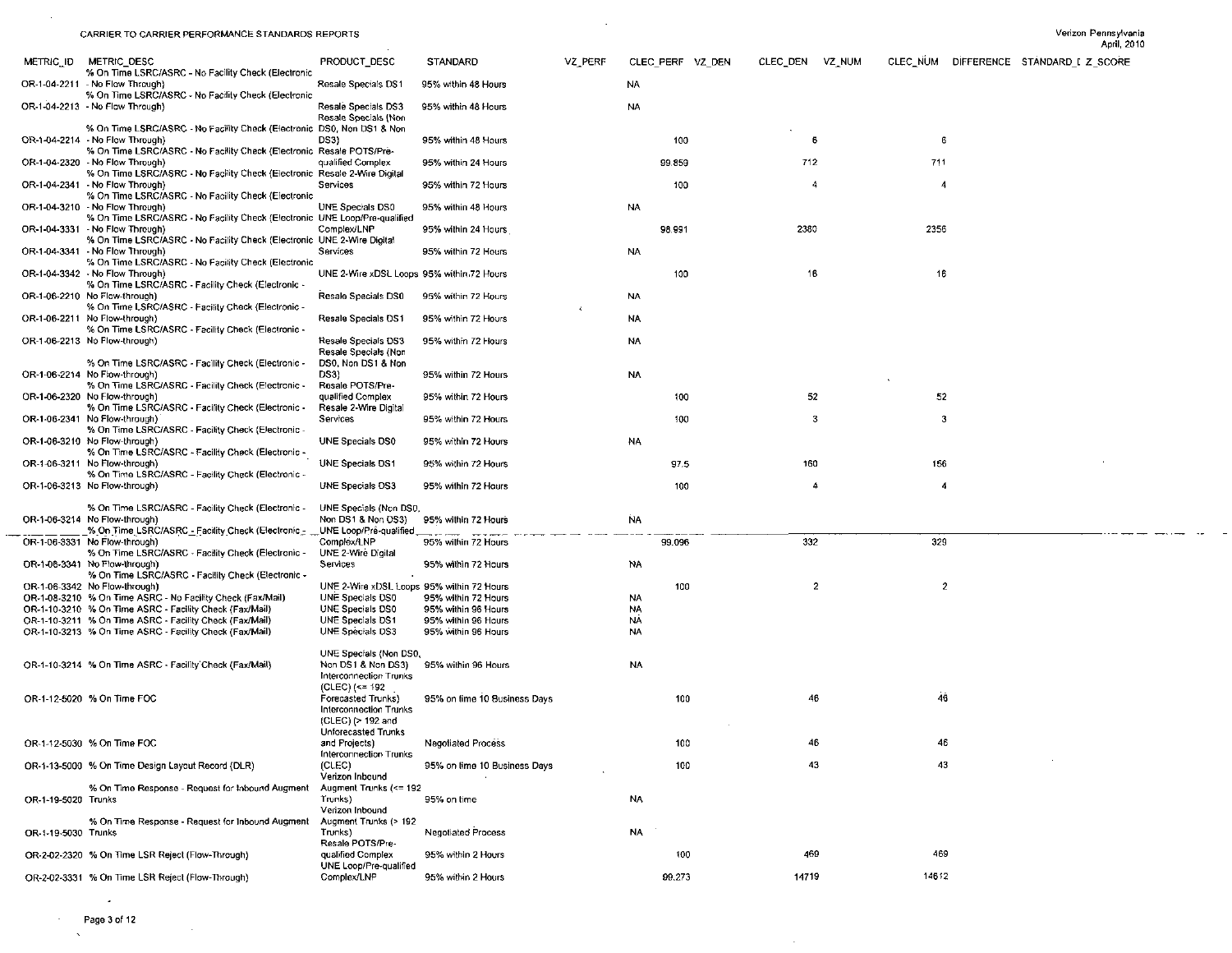|                        |                                                                                                                 |                                           |                                                          |         |                  |                    |                                        | April, 2010 |
|------------------------|-----------------------------------------------------------------------------------------------------------------|-------------------------------------------|----------------------------------------------------------|---------|------------------|--------------------|----------------------------------------|-------------|
| METRIC_ID              | METRIC DESC                                                                                                     | PRODUCT DESC                              | STANDARD                                                 | VZ PERF | CLEC_PERF VZ_DEN | CLEC DEN<br>VZ NUM | CLEC NUM DIFFERENCE STANDARD I Z SCORE |             |
|                        | % On Time LSR/ASR Reject - No Facility Check<br>OR-2-04-2200 (Electronic - No Flow-through)                     | Resale Specials                           | 95% within 48 Hours                                      |         | 100              | 1                  | -1                                     |             |
|                        | % On Time LSR/ASR Reject - No Facility Check<br>OR-2-04-2320 (Electronic - No Flow-through)                     | Resale POTS/Pre-<br>qualified Complex     | 95% within 24 Hours                                      |         | 98.701           | 77                 | 76                                     |             |
|                        | % On Time LSR/ASR Reject - No Facility Check                                                                    | Resale 2-Wire Digital                     |                                                          |         |                  |                    |                                        |             |
|                        | OR-2-04-2341 (Electronic - No Flow-through)<br>% On Time LSR/ASR Reject - No Facility Check                     | Services                                  | 95% within 72 Hours                                      |         | 100              | 5                  | 5                                      |             |
|                        | OR-2-04-3200 (Electronic - No Flow-through)<br>% On Time LSR/ASR Reject - No Facility Check                     | UNE Specials<br>UNE Loop/Pre-qualified    | 95% within 48 Hours                                      |         | 100              | 39                 | 39                                     |             |
|                        | OR-2-04-3331 (Electronic - No Flow-through)                                                                     | Complex/LNP                               | 95% within 24 Hours                                      |         | 99.532           | 855                | 851                                    |             |
|                        | % On Time LSR/ASR Reject - No Facility Check<br>OR-2-04-3341 (Electronic - No Flow-through)                     | UNE 2-Wire Digital<br><b>Services</b>     | 95% within 72 Hours                                      |         | <b>NA</b>        |                    |                                        |             |
|                        | % On Time LSR/ASR Reject - No Facility Check<br>OR-2-04-3342 (Electronic - No Flow-through)                     | UNE 2-Wire xDSL Loops 95% within 72 Hours |                                                          |         | 100              | $\mathbf{1}$       | $\overline{1}$                         |             |
|                        | % On Time LSR/ASR Reject - Facility Check (Electronic<br>OR-2-06-2200 - No Flow-Through)                        | Resale Specials                           | 95% within 72 Hours                                      |         |                  |                    |                                        |             |
|                        | % On Time LSR/ASR Reject - Facility Check (Electronic Resale POTS/Pre-                                          |                                           |                                                          |         | . NA             |                    |                                        |             |
|                        | OR-2-06-2320 - No Flow-Through)<br>% On Time LSR/ASR Reject - Facility Check (Electronic Resale 2-Wire Digital  | qualified Complex                         | 95% within 72 Hours                                      |         | 100              | 58                 | 58                                     |             |
|                        | OR-2-06-2341 - No Flow-Through)<br>% On Time LSR/ASR Reject - Facility Check (Electronic                        | Sarvices                                  | 95% within 72 Hours                                      |         | 100              | $\mathbf{1}$       | $\mathbf{1}$                           |             |
|                        | OR-2-06-3200 - No Flow-Through)                                                                                 | UNE Specials                              | 95% within 72 Hours                                      |         | 92.105           | 38                 | 35                                     |             |
|                        | % On Time LSR/ASR Reject - Facility Check (Electronic UNE Loop/Pre-qualified<br>OR-2-06-3331 - No Flow-Through) | Complex/LNP                               | 95% within 72 Hours                                      |         | 100              | 96                 | 96                                     |             |
|                        | % On Time LSR/ASR Reject - Facility Check (Electronic UNE 2-Wire Digital<br>OR-2-06-3341 - No Flow-Through)     | Services                                  | 95% within 72 Hours                                      |         | NÀ.              |                    |                                        |             |
|                        | % On Time LSR/ASR Reject - Facility Check (Electronic                                                           |                                           |                                                          |         |                  |                    |                                        |             |
|                        | OR-2-06-3342 - No Flow-Through)                                                                                 | UNE 2-Wire xDSL Loops 95% within 72 Hours |                                                          |         | <b>NA</b>        |                    |                                        |             |
|                        | OR-2-08-3200 % On Time Reject - No Facility Check (Fax)                                                         | <b>UNE Specials</b>                       | 95% within 72 Hours                                      |         | <b>NA</b>        |                    |                                        |             |
|                        | OR-2-10-3200 % On Time Reject - Facility Check (Fax)                                                            | <b>UNE Specials</b>                       | 95% within 96 Hours                                      |         | <b>NA</b>        |                    |                                        |             |
|                        |                                                                                                                 | Interconnection Trunks                    |                                                          |         |                  |                    |                                        |             |
|                        |                                                                                                                 | (CLEC) (<= 192                            | 95% on time less than or equal to                        |         |                  |                    |                                        |             |
|                        | OR-2-12-5020 % On Time Trunk ASR Reject                                                                         | Forecasted Trunks)                        | seven (7) business days                                  |         | 100              | 14                 | 14                                     |             |
|                        |                                                                                                                 | Interconnection Trunks                    |                                                          |         |                  |                    |                                        |             |
|                        |                                                                                                                 | (CLEC) (> 192 and                         |                                                          |         |                  |                    |                                        |             |
|                        |                                                                                                                 | Unforecasted Trunks                       |                                                          |         |                  |                    |                                        |             |
|                        | OR-2-12-5030 % On Time Trunk ASR Reject                                                                         | and Projects)                             | <b>Negotiated Process</b>                                |         |                  | 19                 |                                        |             |
|                        |                                                                                                                 |                                           |                                                          |         | 100              |                    | 19                                     |             |
| OR-3-01-2000 % Rejects |                                                                                                                 | Resale                                    | No Standard                                              |         | 31.632           | 1960               | 620                                    |             |
| OR-3-01-3000 % Rejects |                                                                                                                 | UNE                                       | No Standard                                              |         | 21.699           | 72863              | 15811                                  |             |
|                        |                                                                                                                 | Resale & UNE combined                     |                                                          |         |                  |                    |                                        |             |
|                        | OR-3-02-1000 % LSR Resubmission Not Rejected                                                                    | (EDI)                                     | 0.95                                                     |         | 100              | -1                 | $\overline{1}$                         |             |
|                        |                                                                                                                 |                                           |                                                          |         |                  |                    |                                        |             |
|                        |                                                                                                                 |                                           | 0.25% of PONs that received.                             |         |                  |                    |                                        |             |
|                        |                                                                                                                 |                                           |                                                          |         |                  |                    |                                        |             |
|                        |                                                                                                                 |                                           | neither a PCN nor a BCN within                           |         |                  |                    |                                        |             |
|                        |                                                                                                                 |                                           | two business days from the SOP                           |         |                  |                    |                                        |             |
|                        |                                                                                                                 |                                           | posting of the provisioning of the                       |         |                  |                    |                                        |             |
|                        |                                                                                                                 |                                           | Resale & UNE combined last service order associated with |         |                  |                    |                                        |             |
|                        | OR-4-11-1000 % Completed orders with neither a PCN nor BCN sent                                                 | (EDI)                                     | a specific PON                                           |         | 0.247            | 42478              | 105                                    |             |
|                        | % Provisioning Completion Notifiers sent within one (1) Resale & UNE combined 95% of PCNs sent within one (1)   |                                           |                                                          |         |                  |                    |                                        |             |
|                        | OR-4-16-1000 Business Day                                                                                       | (EDI)                                     | business day                                             |         | 99.409           | 42478              | 42227                                  |             |
|                        |                                                                                                                 | Resale & UNE combined                     |                                                          |         |                  |                    |                                        |             |
|                        | OR-4-17-1000 % Billing Completion Notifiers sent on time                                                        | (EDI)                                     | 0.955                                                    |         | 97.12            | 42478              | 41255                                  |             |
|                        | OR-5-01-2000 % Flow Through - Total                                                                             | Resale                                    | No Standard Developed                                    |         | 40.875           | 1348               | 551                                    |             |
|                        | OR-5-01-3112 % Flow Through - Total                                                                             | UNE POTS - Loop                           | No Standard Developed                                    |         | 88.931           | 4456               | 3965                                   |             |
|                        | OR-5-01-3121 % Flow Through - Total                                                                             | UNE POTS - Other                          | No Standard Developed                                    |         | 95.36            | 50608              | 48260                                  |             |
|                        | OR-5-03-2000 % Flow Through Achieved                                                                            | Resale                                    | 95% for % flow-through achieved                          |         | 94.027           | 586                | 551                                    |             |
|                        |                                                                                                                 |                                           |                                                          |         |                  |                    |                                        |             |
|                        | OR-5-03-3112 % Flow Through Achieved                                                                            | UNE POTS - Loop                           | 95% for % flow through achieved                          |         | 98.143           | 4040               | 3965                                   |             |
|                        | OR-5-03-3121 % Flow Through Achieved                                                                            | UNE POTS - Other                          | 95% for % flow through achieved                          |         | 98 4 51          | 49019              | 48260                                  |             |
|                        |                                                                                                                 | Resale and UNE                            |                                                          |         |                  |                    |                                        |             |
|                        |                                                                                                                 | Loop/Complex/LNP                          | 95% Orders without Verizon                               |         |                  |                    |                                        |             |
|                        | OR-6-01-1000 % Service Order Accuracy                                                                           | (combined)                                | Errors                                                   |         | 97.285           | 442                | 430                                    |             |
|                        |                                                                                                                 |                                           | not more than 5% of LSRCs                                |         |                  |                    |                                        |             |
|                        | OR-6-03-2000 % Accuracy - LSRC                                                                                  | Resale                                    | resent due to Verizon error<br>not more than 5% of LSRCs |         | 0                | 1088               | $\mathbf{0}$                           |             |
|                        | OR-6-03-3331 % Accuracy - LSRC                                                                                  |                                           | UNE Loop/Complex/LNP resent due to Verizon error         |         | $\mathbf 0$      | 3091               | 0                                      |             |
|                        |                                                                                                                 | Resale                                    |                                                          |         |                  |                    | TR                                     |             |
|                        | OR-6-04-2000 % Accuracy - LSR/DSR White Page Listing                                                            |                                           | 0.98                                                     |         | TR               | TR                 |                                        |             |
|                        | OR-6-04-3143 % Accuracy - LSR/DSR White Page Listing                                                            | <b>UNE</b>                                | 0.98                                                     |         | TR               | TR                 | TR                                     |             |
|                        | OR-6-04-3331 % Accuracy - LSR/DSR White Page Listing                                                            | <b>UNE</b>                                | 0.98                                                     |         | TR               | TR                 | TR                                     |             |
|                        | % Order Confirmation/Rejects sent within Three (3)                                                              |                                           |                                                          |         |                  |                    |                                        |             |
|                        | OR-7-01-2000 Business Days                                                                                      | Resale                                    | 0.95                                                     |         | 99.573           | 1877               | 1869                                   |             |
|                        | % Order Confirmation/Rejects sent within Three (3)<br>OR-7-01-3331 Business Days                                | UNE Loop                                  | 0.95                                                     |         | 99.934           | 68735              | 68690                                  |             |

 $\mathcal{O}(\mathcal{O}(\log n))$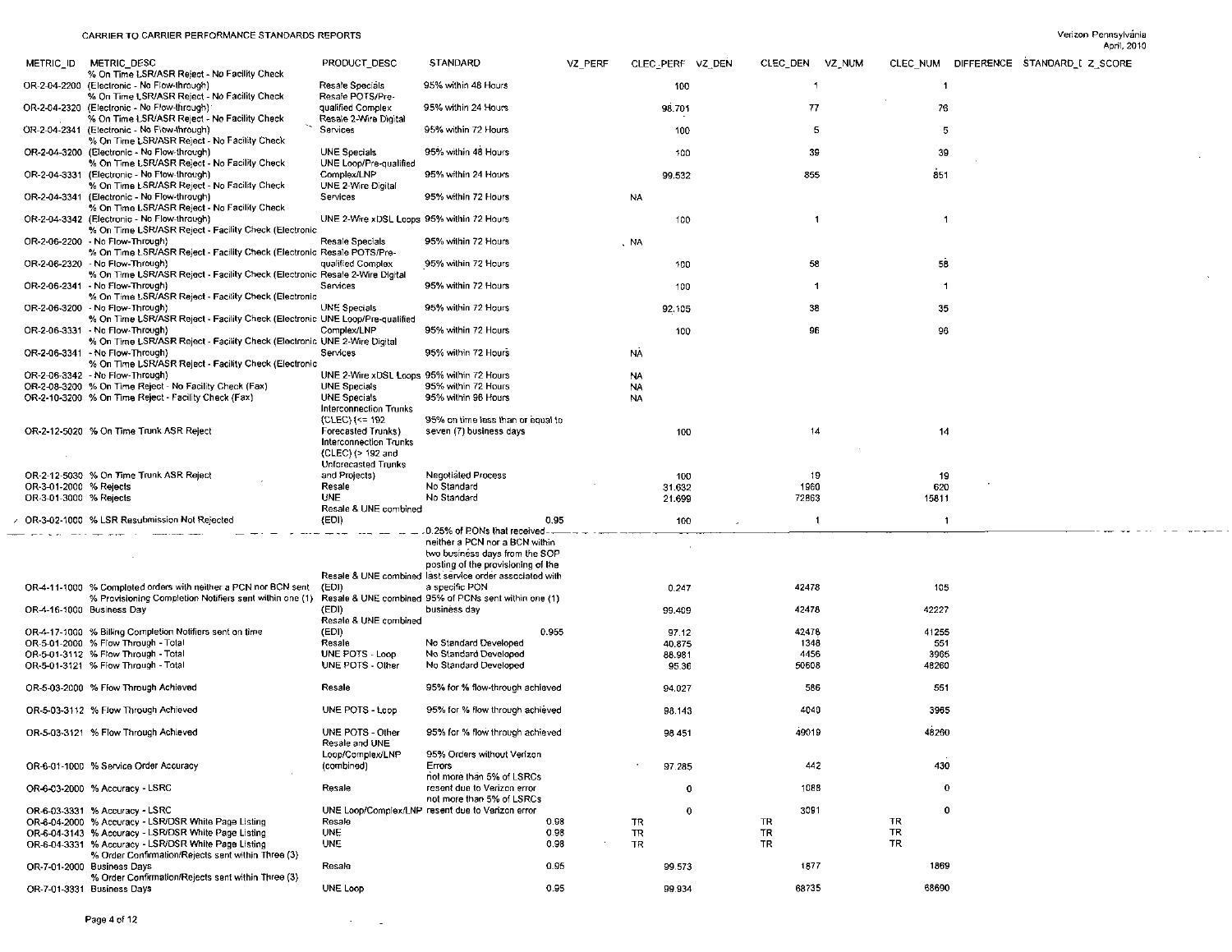$\sim$ 

|                          |                                                                             |                                              |                               |             |            |                  |       |                |        |                |                                        | April, 2010 |
|--------------------------|-----------------------------------------------------------------------------|----------------------------------------------|-------------------------------|-------------|------------|------------------|-------|----------------|--------|----------------|----------------------------------------|-------------|
|                          | METRIC ID METRIC DESC                                                       | PRODUCT DESC                                 | STANDARD                      | VZ PERF     |            | CLEC_PERF VZ_DEN |       | CLEC DEN       | VZ NUM |                | CLEC_NUM DIFFERENCE STANDARD E Z SCORE |             |
|                          | OR-8-01-2000 % Acknowledgements on Time                                     | Resale                                       | 95% within two (2) hours      |             |            | 100              |       | 1581           |        | 1581           |                                        |             |
|                          | OR-8-01-3000 % Acknowledgements on Time                                     | <b>UNE</b>                                   | 95% within two (2) hours      |             |            | 100              |       | 60618          |        | 60618          |                                        |             |
|                          | OR-9-01-2000 % Acknowledgement Completeness                                 | Resale                                       |                               | 0.99        |            | 100              |       | 1581           |        | 1581           |                                        |             |
|                          | OR-9-01-3000 % Acknowledgement Completeness                                 | <b>UNE</b>                                   |                               | 0.99        |            | 100              |       | 60618          |        | 60618          |                                        |             |
|                          | % of PON Exceptions Resolved Within Three (3)                               |                                              | 95% resolved within three (3) |             |            |                  |       |                |        |                |                                        |             |
|                          | OR-10-01-100C Business Days                                                 | Resale & UNE combined Business Days          |                               |             |            |                  |       | 117            |        |                |                                        |             |
|                          | % of PON Exceptions Resolved Within Ten (10)                                |                                              |                               |             |            | 98.29            |       |                |        | 115            |                                        |             |
|                          | OR-10-02-1000 Business Days                                                 |                                              | 99% resolved within ten (10)  |             |            |                  |       |                |        |                |                                        |             |
|                          |                                                                             | Resale & UNE combined business days          |                               |             |            | 100              |       | 117            |        | 117            |                                        |             |
|                          | OR-11-01-2000 % Resale Provider Notifications in Days                       | Resale                                       | 95% in two (2) Calendar Days  |             |            | 83.278           |       | 1226           |        | 1021           |                                        |             |
|                          |                                                                             | UNE Loop - Large Job                         |                               |             |            |                  |       |                |        |                |                                        |             |
|                          | OR-13-01-3523 % of Large Job Hot Cut Project Negotiations Completed Hot Cut |                                              | 98% within four business days |             | <b>NA</b>  |                  |       |                |        |                |                                        |             |
|                          |                                                                             |                                              |                               |             |            |                  |       |                |        |                |                                        |             |
|                          | PR-1-01-2110 Average Interval Offered - Total No Dispatch                   | Resale POTS Business Parity with VZ Retail   |                               | 1.32173     |            | 1.60317          | 6440  | 63             | 8512   | 101            | 3.26552                                | $-0.7768$   |
|                          |                                                                             |                                              |                               |             |            |                  |       |                |        |                |                                        |             |
|                          | PR-1-01-2120 Average Interval Offered - Total No Dispatch                   | Resale POTS Residence Parity with VZ Retail  |                               | 1.57296     |            | 0.89058          | 29293 | 393            | 46077  | 350            | 7.00595                                | 3.9565      |
|                          |                                                                             | Resale 2-Wire Digital                        |                               |             |            |                  |       |                |        |                |                                        |             |
|                          | PR-1-01-2341 Average Interval Offered - Total No Dispatch                   | Services                                     | Parity with VZ Retail         |             | 2.6        | $\overline{2}$   | 40    | $\overline{2}$ | 104    | $\overline{4}$ |                                        |             |
|                          |                                                                             | UNE 2-Wire Digital                           |                               |             |            |                  |       |                |        |                | 5.0322 SS                              |             |
|                          | PR-1-01-3341 Average Interval Offered - Total No Dispatch                   |                                              |                               |             |            |                  |       |                |        |                |                                        |             |
|                          |                                                                             | Services                                     | Parity with VZ Retail         |             | 2.6 NA     |                  | 40    |                | 104    |                | 5.0322                                 |             |
|                          |                                                                             |                                              |                               |             |            |                  |       |                |        |                |                                        |             |
|                          | PR-1-01-3342 Average Interval Offered - Total No Dispatch                   | UNE 2-Wire xDSt, Loops No Standard           |                               |             |            | 5.78461          |       | 65             |        | 376            |                                        |             |
|                          |                                                                             | Resale 2-Wire Digital                        |                               |             |            |                  |       |                |        |                |                                        |             |
|                          | PR-1-02-2341 Average Interval Offered - Total Dispatch                      | Services                                     | Panty with VZ Retail          | 5.05263 NA  |            |                  | 38    |                | 192    |                | 3.17887                                |             |
|                          |                                                                             | <b>UNE 2-Wire Digital</b>                    |                               |             |            |                  |       |                |        |                |                                        |             |
|                          | PR-1-02-3341 Average Interval Offered - Total Dispatch                      | Services                                     | Parity with VZ Retail         | 5.05263     |            | 5.75             | 38    | 4              | 192    | 23             | 3.17887 SS                             |             |
|                          |                                                                             |                                              |                               |             |            |                  |       |                |        |                |                                        |             |
|                          | PR-1-02-3342 Average Interval Offered - Total Dispatch                      | UNE 2-Wire xDSL Loops No Standard            |                               |             |            |                  |       |                |        |                |                                        |             |
|                          | Average Interval Offered - Dispatch one (1) to five (5)                     |                                              |                               |             |            | 5.9162           |       | 179            |        | 1059           |                                        |             |
|                          |                                                                             |                                              |                               |             |            |                  |       |                |        |                |                                        |             |
| PR-1-03-2110 Lines       |                                                                             | Resale POTS Business Parity with VZ Retail   |                               | 3.86366     |            | 5.28571          | 1555  | 14             | 6008   | -74            | 4.0865                                 | $-1.2083$   |
|                          | Average Interval Offered - Dispatch one (1) to five (5)                     |                                              |                               |             |            |                  |       |                |        |                |                                        |             |
| PR-1-03-2120 Lines       |                                                                             | Resale POTS Residence Parity with VZ Retail  |                               | 3.79383     |            | 2.53333          | 4506  | 30             | 17095  | 76             | 265146                                 | 3.4192      |
|                          | Average Interval Offered - Dispatch one (1) to five (5)                     |                                              |                               |             |            |                  |       |                |        |                |                                        |             |
| PR-1-03-3112 Lines       |                                                                             | UNE POTS Loop                                | Parity with VZ Retail         | 3.81174     |            | 4.54794          | 6061  | 146            | 23103  | 664            | 3.08376                                | $-2.5273$   |
|                          | Average Interval Offered - Dispatch six (6) to nine (9)                     |                                              |                               |             |            |                  |       |                |        |                |                                        |             |
| PR-1-04-2100 Lines       |                                                                             | Resale POTS                                  | Parity with VZ Retail         | 5.04285     |            | 4.90909          | -70   | 22             | 353    | 108            |                                        |             |
|                          | Average Interval Offered - Dispatch six (6) to nine (9)                     |                                              |                               |             |            |                  |       |                |        |                | 6.50626                                | 0.022       |
| PR-1-04-3112 Lines       |                                                                             | UNE POTS Loop                                | Parity with VZ Retail         |             |            |                  |       |                |        |                |                                        |             |
|                          |                                                                             |                                              |                               | 5.04285     |            | 5                | 70    | 3              | 353    | 15             | 6.50626 SS                             |             |
|                          | PR-1-05-2100 Average Interval Offered - Dispatch (>= 10 Lines)              | Resale POTS                                  | Parity with VZ Retail         |             | 7.4074 NA  |                  | 27    |                | 200    |                | 6.96838                                |             |
|                          | PR-1-05-3112 Average Interval Offered - Dispatch (>= 10 Lines)              | UNE POTS Loop                                | Parity with VZ Retail         | 7.4074      |            | 7.33333          | 27    | -3             | 200    | 22             | 6.96838 SS                             |             |
|                          | PR-1-06-2210 Average Interval Offered - Specials DS0                        | Resale DS0                                   | Parity with VZ Retail         | 9.26153     |            | 4                | 65    |                | 602    | 4              | 8.56824 SS                             |             |
|                          | PR-1-06-3210. Average Interval Offered - Specials DS0                       | UNE DS0                                      | Parity with VZ Retail         | 9.26153     |            | 4,72727          | 65    | 22             | 602    | 104            | 8.56824                                | 2,9837      |
|                          | PR-1-07-2211 Average Interval Offered - Specials DS1                        | Resale DS1                                   | Parity with VZ Retail         | .6.91616.NA |            |                  | 167   |                | .1155. |                | 3.64445                                |             |
|                          | PR-1-07-3211 Average Interval Offered - Specials DS1                        | UNE DS1                                      | Parity with VZ Retail         | 6.9878      |            | 8.23684          | 164   | 38             | 1146   | 313            | 3.63349                                | $-1.9361$   |
|                          | PR-1-08-2213 Average Interval Offered - Specials DS3                        | Resale DS3                                   | Parity with VZ Retail         | 3.57142 NA  |            |                  |       |                | 25     |                | 1.98805                                |             |
|                          | PR-1-08-3213 Average Interval Offered - Specials DS3                        | UNE DS3                                      | Parity with VZ Retail         |             | 3.57142 NA |                  | -7    |                | 25     |                |                                        |             |
|                          | PR-1-09-3511 Average Interval Offered - Total                               | UNE EEL Backbone                             | No Standard                   |             |            |                  |       |                |        |                | 1.98805                                |             |
|                          | PR-1-09-3512 Average Interval Offered - Total                               |                                              |                               |             | NА         |                  |       |                |        |                |                                        |             |
|                          |                                                                             | UNE EEL Loop                                 | No Standard                   |             | <b>NA</b>  |                  |       |                |        |                |                                        |             |
|                          | PR-1-09-3530 Average Interval Offered - Total                               | UNE IOF                                      | No Standard                   |             | <b>NA</b>  |                  |       |                |        |                |                                        |             |
|                          |                                                                             |                                              |                               |             |            |                  |       |                |        |                |                                        |             |
|                          |                                                                             | Interconnection Trunks                       |                               |             |            |                  |       |                |        |                |                                        |             |
|                          | PR-1-09-5020 Average Interval Offered - Total                               | ((CLEC) <= 192 Trunks) Parity with VZ Retail |                               | 15.33333    |            | 14.75            | -6    | 4              | 92     | 59             | 2.73252 SS                             |             |
|                          |                                                                             | <b>Interconnection Trunks</b>                |                               |             |            |                  |       |                |        |                |                                        |             |
|                          |                                                                             | $((CLEC) > 192$ and                          |                               |             |            |                  |       |                |        |                |                                        |             |
|                          | PR-1-09-5030 Average Interval Offered - Total                               | Unforecasted Trunks)                         | Parity with VZ Retail         | 12.18181    |            | 11.17857         | 66    | 28             | 804    | 313            | 2.3331                                 | 1,7986      |
|                          | PR-1-12-2103 Average Interval Offered - Disconnects                         | Resale POTS/Complex                          | Parity with VZ Retail         | 1,99297     |            | 1.83164          | 28047 | 493            | 55897  | 903            | 4.34293                                | 0.8297      |
|                          | PR-1-12-2200 Average Interval Offered - Disconnects                         | Resale Specials                              | Parity with VZ Retail         | 8.37781     |            | 4.7              | 622   | 10             | 5211   | 47             |                                        |             |
|                          | PR-1-12-3133 Average Interval Offered - Disconnects                         |                                              |                               |             |            |                  |       |                |        |                | 6.8687                                 | 2.2511      |
|                          |                                                                             | UNE POTS & Complex                           | Parity with VZ Retail         | 1.99297     |            | 3.71626          | 28047 | 2386           | 55897  | 8867           | 4.34293                                | -5          |
|                          | PR-1-12-3200 Average Interval Offered - Disconnects                         | UNE Specials                                 | Parity with VZ Retail         | 8,37781     |            | 10.2405          | 622   | 474            | 5211   | 4854           | 6.8687                                 | $-4.5462$   |
|                          |                                                                             | UNE: POTS Loop -                             |                               |             |            |                  |       |                |        |                |                                        |             |
|                          |                                                                             | Batch Hot Cut (All Line                      |                               |             |            |                  |       |                |        |                |                                        |             |
|                          | PR-1-13-3525 Average Interval Offered - Hot Cuts - No Dispatch              | size)                                        | No Standard                   |             | NA         |                  |       |                |        |                |                                        |             |
|                          |                                                                             | UNE: POTS Loop                               |                               |             |            |                  |       |                |        |                |                                        |             |
|                          |                                                                             | Basic Hot Cut (21 Lines                      |                               |             |            |                  |       |                |        |                |                                        |             |
|                          | PR-1-13-3529 Average Interval Offered - Hot Cuts - No Dispatch              | and greater)                                 | No Standard                   |             | <b>NA</b>  |                  |       |                |        |                |                                        |             |
|                          | % Completed in one (1) Day one (1) to five (5) Lines -                      |                                              |                               |             |            |                  |       |                |        |                |                                        |             |
| PR-3-01-2100 No Dispatch |                                                                             | Resale POTS                                  | Parity with VZ Retail         |             |            |                  |       |                |        |                |                                        |             |
|                          | % Completed in three (3) Days one (1) to five (5) Lines -                   |                                              |                               | 61.277      |            | 72.122           | 23697 | 391            | 14521  | 282            |                                        | 4,5172      |
|                          |                                                                             |                                              |                               |             |            |                  |       |                |        |                |                                        |             |
| PR-3-06-2100 Dispatch    |                                                                             | Resale POTS                                  | Parity with VZ Retail         | 55.143      |            | 38.095           | 3937  | 21             | 2171   | -8             |                                        | $-1.3446$   |
|                          | % Completed in three (3) Days one (1) to five (5) Lines -                   |                                              |                               |             |            |                  |       |                |        |                |                                        |             |
| PR-3-06-3113 Dispatch    |                                                                             | UNE POTS Loop New                            | Parity with VZ Retail         | 55.143      |            | 18               | 3937  | 100            | 2171   | 18             |                                        | -5          |
|                          |                                                                             | Basic Hot Cut Loops (1-                      |                               |             |            |                  |       |                |        |                |                                        |             |
|                          | PR-3-08-3534 % Completed in five (5) days - No Dispatch                     | 10 Lines)                                    |                               | 0.95        |            | 100              |       | 229            |        | 229            |                                        |             |
|                          | % Completed in five (5) Days one (1) to five (5) Lines                      |                                              |                               |             |            |                  |       |                |        |                |                                        |             |
| PR-3-09-2100 Dispatch    |                                                                             | Resale POTS                                  | Parity with VZ Retail         | 85.191      |            | 85.714           | 3937  | 21             | 3354   | 18             |                                        | 0.3072      |
|                          |                                                                             |                                              |                               |             |            |                  |       |                |        |                |                                        |             |

 $\sim$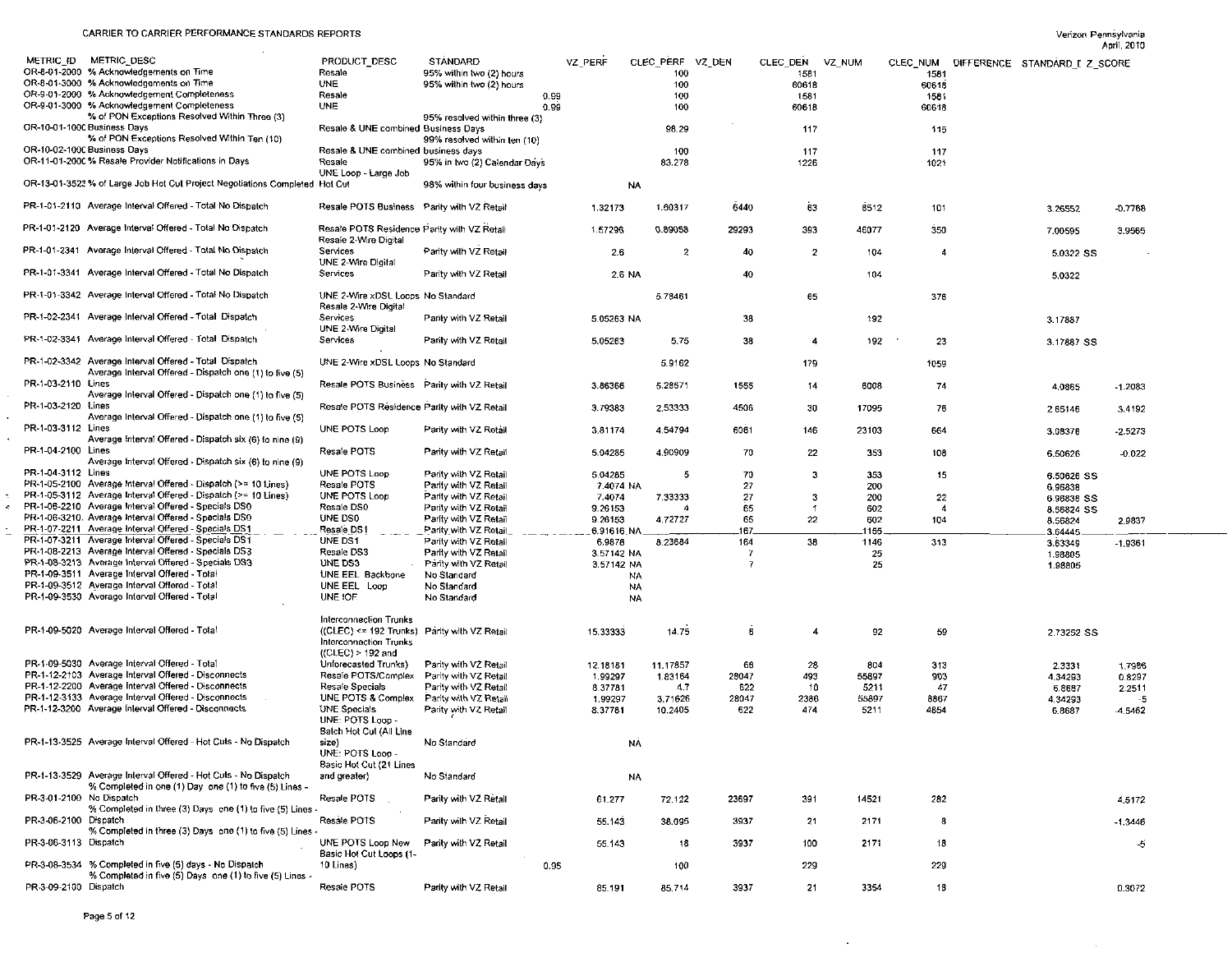$\sim$ 

 $\sim 10^{-1}$ 

 $\sim$ 

|                       |                                                                                                                        |                                                        |                        |      |                   |           |              |                  |                         |                          |                |                         |                               | April, 2010 |
|-----------------------|------------------------------------------------------------------------------------------------------------------------|--------------------------------------------------------|------------------------|------|-------------------|-----------|--------------|------------------|-------------------------|--------------------------|----------------|-------------------------|-------------------------------|-------------|
| METRIC ID             | METRIC_DESC                                                                                                            | <b>PRODUCT DESC</b>                                    | <b>STANDARD</b>        |      | VZ PERF           |           |              | CLEC PERF VZ DEN | CLEC_DEN                | VZ NUM                   | CLEC NUM       |                         | DIFFERENCE STANDARD I Z SCORE |             |
| PR-3-09-3113 Dispatch | % Completed in five (5) Days one (1) to five (5) Lines -                                                               | UNE POTS Loop New                                      | Parity with VZ Retail  |      | 85.191            |           |              | 3937             |                         |                          |                |                         |                               |             |
|                       | % Completed in six (6) Days one (1) to five (5) Lines -                                                                | UNE 2-Wire Digital                                     |                        |      |                   |           | 81           |                  | 100                     | 3354                     | 81             |                         |                               | $-1.0203$   |
| PR-3-10-3341 Total    | % Completed in six (6) Days one (1) to five (5) Lines -                                                                | Loops                                                  | Parity with VZ Retail  |      | 81.481            |           | 100          | 54               | $\overline{1}$          | 44                       |                |                         | SS                            |             |
| PR-3-10-3342 Total    |                                                                                                                        | UNE 2-Wire xDSL Loops                                  |                        | 0.95 |                   |           | 96           |                  | 125                     |                          | 120            |                         |                               |             |
|                       |                                                                                                                        | UNE: POTS Loop<br>Basic Hot Cut (11 to 20              |                        |      |                   |           |              |                  |                         |                          |                |                         |                               |             |
|                       | PR-3-11-3528 % Completed in 10 Business Days                                                                           | Lines)                                                 |                        | 0.95 |                   |           | 100          |                  | $\overline{2}$          |                          |                | $\overline{\mathbf{z}}$ |                               |             |
|                       |                                                                                                                        | UNE POTS - Loop -<br>Large Job Hot Cut (1-5            |                        |      |                   |           |              |                  |                         |                          |                |                         |                               |             |
|                       | PR-3-12-3531 % Completed in 15 Business Days                                                                           | Lines)                                                 | No Standard            |      |                   | <b>NA</b> |              |                  |                         |                          |                |                         |                               |             |
|                       |                                                                                                                        | UNE POTS Loop Large<br>Job Hot Cut (6 or more          |                        |      |                   |           |              |                  |                         |                          |                |                         |                               |             |
|                       | PR-3-12-3532 % Completed in 15 Business Days                                                                           | Lines)                                                 | No Standard            |      |                   | <b>NA</b> |              |                  |                         |                          |                |                         |                               |             |
|                       | PR-3-13-3531 % Completed in 26 Business Days                                                                           | UNE POTS Loop Large<br>Job Hot Cut (1-5 Lines)         |                        |      |                   |           |              |                  |                         |                          |                |                         |                               |             |
|                       |                                                                                                                        | UNE POTS Loop Large                                    |                        | 0.98 |                   | NA.       |              |                  |                         |                          |                |                         |                               |             |
|                       | PR-3-13-3532 % Completed in 26 Business Days                                                                           | Job Hot Cut (6 or more<br>lines)                       |                        |      |                   |           |              |                  |                         | $\overline{\phantom{0}}$ |                |                         |                               |             |
|                       | PR-4-01-2210 % Missed Appointment - Verizon - Total                                                                    | Resale Specials DS0                                    | Parity with VZ Retail  | 0.98 | 9.21              | <b>NA</b> |              |                  |                         |                          | $\overline{7}$ |                         |                               |             |
|                       | PR-4-01-2211 % Missed Appointment - Verizon - Total                                                                    | Resale Specials DS1                                    | Parity with VZ Retail  |      | 4.578             |           | 0<br>O       | 76<br>546        | 3<br>$\overline{c}$     | 25                       |                | 0<br>0                  | ss<br>SS                      |             |
|                       | PR-4-01-2213 % Missed Appointment - Verizon - Total                                                                    | Resale Specials DS3                                    | Panty with VZ Retail   |      | 11.111 NA         |           |              | 27               |                         | 3                        |                |                         |                               |             |
|                       |                                                                                                                        | Resale Specials (Non                                   |                        |      |                   |           |              |                  |                         |                          |                |                         |                               |             |
|                       | PR-4-01-2214 % Missed Appointment - Verizon - Total                                                                    | DS0, Non DS1 & Non<br>DS3)                             | Parity with VZ Retail  |      |                   |           |              |                  |                         |                          |                |                         |                               |             |
|                       | PR-4-01-3210 % Missed Appointment - Verizon - Total                                                                    | UNE Specials DS0                                       | Parity with VZ Retail  |      | 13.333 NA<br>9.21 |           | $\mathbf 0$  | 75<br>76         | 26                      | 10<br>$\overline{7}$     |                | 0                       |                               | -5          |
|                       | PR-4-01-3211 % Missed Appointment - Verizon - Total                                                                    | UNE Specials DS1                                       | Parity with VZ Retail  |      | 4.587             |           | $\mathbf{0}$ | 545              | 63                      | 25                       |                | 0                       |                               | 5           |
|                       | PR-4-01-3213 % Missed Appointment - Verizon - Total                                                                    | UNE Specials DS3                                       | Parity with VZ Retail  |      | 11.111 NA         |           |              | -27              |                         | -3                       |                |                         |                               |             |
|                       |                                                                                                                        | UNE Specials (Non DS0,                                 |                        |      |                   |           |              |                  |                         |                          |                |                         |                               |             |
|                       | PR-4-01-3214 % Missed Appointment - Verizon - Total                                                                    | Non DS1 & Non DS3)                                     | Parity with VZ Retail  |      | 13.333            |           | o            | 75               | -1                      | 10                       | 0              |                         | SS                            |             |
|                       | PR-4-01-3510 % Missed Appointment - Verizon - Total                                                                    | UNE EEL                                                | Parity with VZ Retail  |      | 4.587             |           | 1.298        | 545              | 77                      | 25                       | -1             |                         |                               | 1.8832      |
|                       | PR-4-01-3530 % Missed Appointment - Verizon - Total                                                                    | UNE IOF                                                | Parity with VZ Retail  |      | 11.111            |           |              | 27               | -1                      | -3                       | 0              |                         | SS                            |             |
|                       | PR-4-02-2100 Average Delay Days - Total<br>PR-4-02-2200 Average Delay Days - Total                                     | Resale POTS                                            | Parity with VZ Retail  |      | 4.05629           |           | 1.83333      | 675              | 6                       | 2738                     | 11             |                         | 13.56443                      | 0.4915      |
|                       |                                                                                                                        | Resale Specials<br>Resale 2-Wire Digital               | Parity with VZ Retail. |      | 7.95555 NA        |           |              | 45               |                         | 358                      |                |                         | 12.50082                      |             |
|                       | PR-4-02-2341 Average Delay Days - Total                                                                                | Services                                               | Parity with VZ Retail  |      | 3.625 NA          |           |              | -8               |                         | 29                       |                |                         | 3.20434                       |             |
|                       | PR-4-02-3112 Average Delay Days - Total                                                                                | UNE POTS - Loop                                        | Parity with VZ Retail  |      | 4.05629           |           | 3.93333      | 675              | 15                      | 2738                     | 59             |                         | 13.56443                      | $-0.4321$   |
|                       | PR-4-02-3200 Average Delay Days - Total                                                                                | <b>UNE Specials</b><br>UNE 2-Wire Digital              | Parity with VZ Retail  |      | 7.95555 NA        |           |              | 45               |                         | 358                      |                |                         | 12.50082                      |             |
|                       | _PR-4-02-3341_Average Delay Days -_Total                                                                               | Services                                               | . Panty with VZ Retail |      | -3.625 NA         |           |              |                  |                         | -29                      |                |                         | 3.20434                       |             |
|                       | PR-4-02-3342 Average Delay Days - Total                                                                                |                                                        |                        |      |                   |           |              |                  |                         |                          |                |                         |                               |             |
|                       | PR-4-02-3510 Average Delay Days - Total                                                                                | UNE 2-Wire xDSL Loops Parity with VZ Retail<br>UNE EEL | Parity with VZ Retail  |      | 5.85714<br>4.84   |           | 3.36363      | -7               | 11                      | 41                       | 37             |                         | 6.69399 SS                    |             |
|                       | PR-4-02-3530 Average Delay Days - Total                                                                                | UNE IOF                                                | Parity with VZ Retail  |      | 18.33333 NA       |           | -1           | 25<br>-3         | -1                      | 121<br>55                | -1             |                         | 8.97069 SS<br>7.09459         |             |
|                       |                                                                                                                        | <b>Interconnection Trunks</b>                          |                        |      |                   |           |              |                  |                         |                          |                |                         |                               |             |
|                       | PR-4-02-5000 Average Delay Days - Total                                                                                | (CLEC)                                                 | None: Analysis Only    |      |                   | NA        |              |                  |                         |                          |                |                         |                               |             |
|                       | PR-4-03-2100 % Missed Appointment - Customer                                                                           | Resale POTS                                            | No Standard            |      |                   |           | 2.657        |                  | 602                     |                          | 16             |                         |                               |             |
|                       | PR-4-03-2200 % Missed Appointment - Customer                                                                           | Resale Specials<br>Resale 2-Wire Digital               | No Standard            |      |                   |           | $\Omega$     |                  | 5                       |                          |                | 0                       |                               |             |
|                       | PR-4-03-2341 % Missed Appointment - Customer                                                                           | Services                                               | No Standard            |      |                   |           | 0            |                  | 2                       |                          | 0              |                         |                               |             |
|                       | PR-4-03-3112 % Missed Appointment - Customer                                                                           | UNE POTS - Loop                                        | No Slandard            |      |                   |           | 3.234        |                  | 742                     |                          | 24             |                         |                               |             |
|                       | PR-4-03-3200 % Missed Appointment - Customer                                                                           | <b>UNE Specials</b><br>UNE 2-Wire Digital              | No Standard            |      |                   |           | 8.888        |                  | 90                      |                          | 8              |                         |                               |             |
|                       | PR-4-03-3341 % Missed Appointment - Customer                                                                           | Services                                               | No Standard            |      |                   |           | 50           |                  | 2                       |                          | -1             |                         |                               |             |
|                       | PR-4-03-3342 % Missed Appointment - Customer                                                                           | UNE 2-Wire xDSL Loops No Standard                      |                        |      |                   |           | 8.719        |                  | 367                     |                          | 32             |                         |                               |             |
|                       | PR-4-03-3510 % Missed Appointment - Customer                                                                           | UNE EEL                                                | No Standard            |      |                   |           | 2.597        |                  | 77                      |                          | 2              |                         |                               |             |
|                       | PR-4-03-3530 % Missed Appointment - Customer                                                                           | UNE IOF<br>Interconnection Trunks                      | No Standard            |      |                   |           | $\circ$      |                  | $\overline{\mathbf{1}}$ |                          | 0              |                         |                               |             |
|                       | PR-4-03-5000 % Missed Appointment - Customer                                                                           | (CLEC)                                                 | No Standard            |      |                   |           | 26.451       |                  | 3720                    |                          | 984            |                         |                               |             |
|                       | PR-4-04-2100 % Missed Appointment - Verizon - Dispatch                                                                 | Resalé POTS<br>Resale 2-Wire Digital                   | Parity with VZ Retail  |      | 8.394             |           | 9.09         | 7326             | 66                      | 615                      | 6              |                         |                               | $-0.0423$   |
|                       | PR-4-04-2341 % Missed Appointment - Verizon - Dispatch                                                                 | Services                                               | Parity with VZ Retail  |      | 7.017 NA          |           |              | 57               |                         | -4                       |                |                         |                               |             |
|                       | PR-4-04-3113 % Missed Appointment - Verizon - Dispatch                                                                 | UNE POTS Loop New                                      | Parity with VZ Retail  |      | 8.394             |           | 6.19         | 7326             | 210                     | 615                      | 13             |                         |                               | 1,2913      |
|                       | PR-4-04-3341 % Missed Appointment - Verizon - Dispatch                                                                 | UNE 2-Wire Digital<br>Services                         | Parity with VZ Retail  |      | 7.017             |           | o            | 57               | 2                       |                          | 0              |                         | SS                            |             |
|                       | PR-4-05-2100 % Missed Appointment - Verizon - No Dispatch                                                              | Resale POTS                                            | Parity with VZ Retail  |      | 0.117             |           | $\mathbf 0$  | 51281            | 536                     | -4<br>60                 | 0              |                         |                               | 5           |
|                       |                                                                                                                        | Resale 2-Wire Digital                                  |                        |      |                   |           |              |                  |                         |                          |                |                         |                               |             |
|                       | PR-4-05-2341 % Missed Appointment - Verizon - No Dispatch<br>PR-4-05-3113 % Missed Appointment - Verizon - No Dispatch | Services<br>UNE POTS Loop New                          | Panty with VZ Retail   |      | 0                 |           | 0            | 43               | $\overline{c}$          | 0                        | 0              |                         | SS                            |             |
|                       |                                                                                                                        | UNE 2-Wire Digital                                     | Parity with VZ Retail  |      | 0.117             |           | $\mathbf 0$  | 51281            | 234                     | 60                       |                | 0                       |                               | 5           |
|                       | PR-4-05-3341 % Missed Appointment - Verizon - No Dispatch                                                              | Services                                               | Parity with VZ Retail  |      | 0 NA              |           |              | 43               |                         | 0                        |                |                         |                               |             |

43

 $\pmb{\mathfrak{o}}$ 

 $\sim$ 

 $\sim$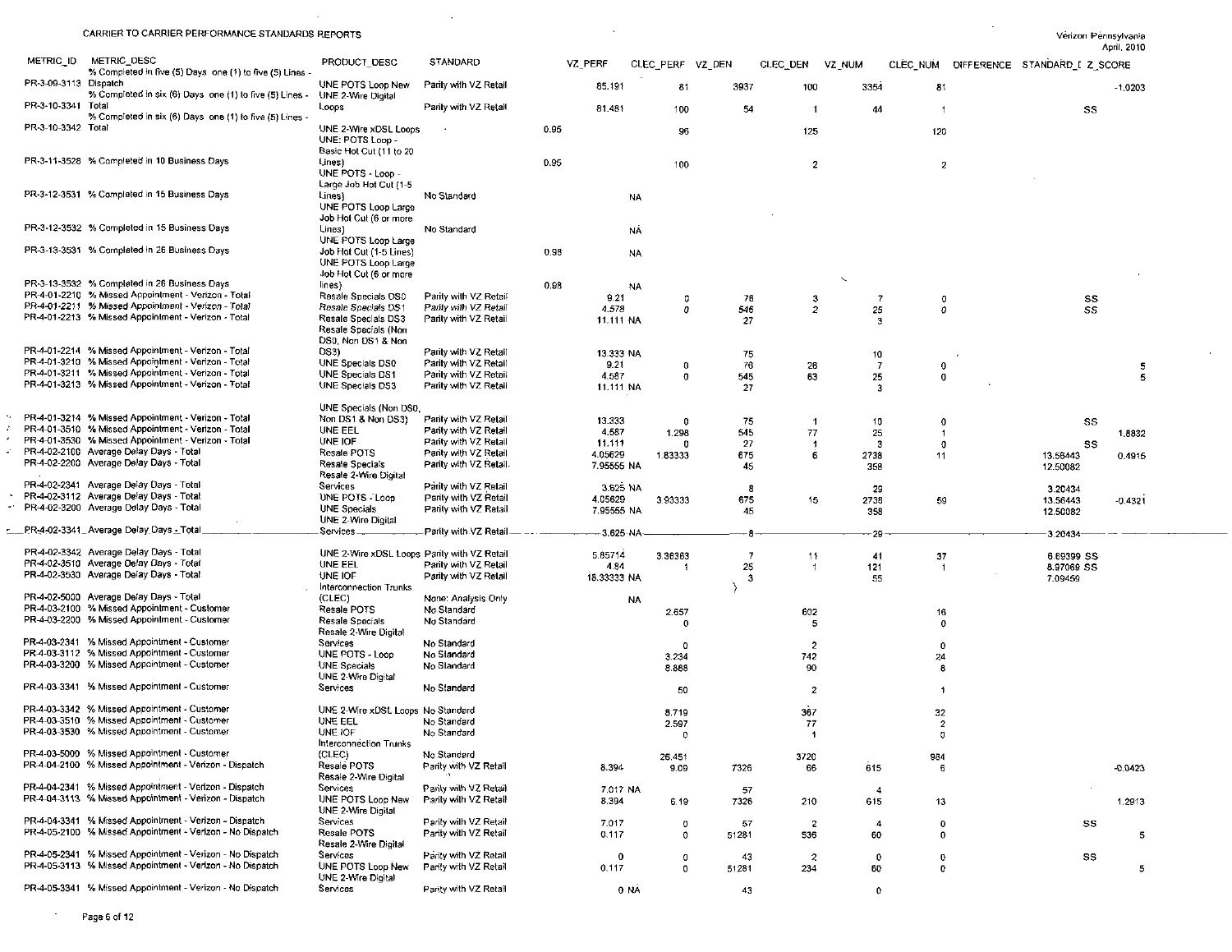$\sim$   $\sim$ 

 $\sim$ 

 $\sim$ 

 $\sim 10^7$ 

|                           |                                                                                                               |                                                                            |                                                    |             |                           |       |                            |                         |              |                                        | April, 2010 |
|---------------------------|---------------------------------------------------------------------------------------------------------------|----------------------------------------------------------------------------|----------------------------------------------------|-------------|---------------------------|-------|----------------------------|-------------------------|--------------|----------------------------------------|-------------|
|                           | METRIC ID METRIC DESC<br>PR-4-07-3540 % On Time Performance - LNP Only                                        | PRODUCT_DESC<br>UNE LNP                                                    | STANDARD<br>95% on time                            | VZ PERF     | CLEC PERF VZ DEN<br>99.21 |       | CLEC DEN<br>VZ NUM<br>5323 |                         | 5281         | CLEC NUM DIFFERENCE STANDARD_I Z_SCORE |             |
| PR-4-08-2200 Confirmation | % Missed Appointment - Customer - Due to Late Order                                                           | Resale Specials                                                            | No Standard                                        |             | 0                         |       | -5                         |                         | O            |                                        |             |
|                           | % Missed Appointment - Customer - Due to Late Order Resale 2-Wire Digital                                     |                                                                            |                                                    |             |                           |       |                            |                         |              |                                        |             |
| PR-4-08-2341 Confirmation | % Missed Appointment - Customer - Due to Late Order                                                           | Services                                                                   | No Standard                                        |             | n.                        |       | $\overline{2}$             |                         | n            |                                        |             |
| PR-4-08-3200 Confirmation | % Missed Appointment - Customer - Due to Late Order UNE 2-Wire Digital                                        | <b>UNE Specials</b>                                                        | No Standard                                        |             | $\Omega$                  |       | 168                        |                         | o            |                                        |             |
| PR-4-08-3341 Confirmation | % Missed Appointment - Customer - Due to Late Order                                                           | Services                                                                   | No Standard                                        |             | n                         |       | $\overline{2}$             |                         | 0            |                                        |             |
| PR-4-08-3342 Confirmation |                                                                                                               | UNE 2-Wire xDSL Loops No Standard                                          |                                                    |             | 0                         |       | 367                        |                         | 0            |                                        |             |
|                           | PR-4-14-3342 % Completed On Time - 2-Wire xDSL                                                                | UNE 2-Wire xDSL Loops 95% on time                                          |                                                    |             | 98,045                    |       | 307                        |                         | 301          |                                        |             |
|                           | PR-4-15-5000 % On Time Provisioning - Trunks                                                                  | Interconnection Trunks<br>(CLEC)                                           | 95% on time                                        |             | 100                       |       | 3720                       |                         | 3720         |                                        |             |
|                           | PR-5-01-2100 % Missed Appointment - Verizon - Facilities                                                      | Resale POTS                                                                | Parity with VZ Retail                              | 2.784       | 6.06                      | 7326  | 66                         | 204                     | 4            |                                        | $-1.2032$   |
|                           | PR-5-01-2200 % Missed Appointment - Verizon - Facilities                                                      | Resale Specials<br>Resale 2-Wire Digital                                   | Parity with VZ Retail                              | 4.761       | 0                         | 63    | $\overline{4}$             | 3                       | $\Omega$     | SS                                     |             |
|                           | PR-5-01-2341 % Missed Appointment - Verizon - Facilities                                                      | Services                                                                   | Parity with VZ Retail                              | 6.557 NA    |                           | 61    |                            |                         |              |                                        |             |
|                           | PR-5-01-3112 % Missed Appointment - Verizon - Facilities                                                      | UNE POTS Loop                                                              | Parity with VZ Retail                              | 2.784       | 5.714                     | 7326  | 210                        | 204                     | 12           |                                        | $-2.1106$   |
|                           | PR-5-01-3200 % Missed Appointment - Verizon - Facilities                                                      | UNE Specials<br>UNE 2-Wire Digital                                         | Parity with VZ Retail                              | 4.761       | 0.689                     | 63    | 145                        | -3                      | -1           |                                        | 2.4152      |
|                           | PR-5-01-3341 % Missed Appointment - Verizon - Facilities                                                      | Services                                                                   | Parity with VZ Retail<br>Parity with VADI/DSNO and | 6.557       | $\Omega$                  | 61    | $\overline{z}$             | 4                       | o            | SS                                     |             |
|                           | PR-5-01-3342 % Missed Appointment - Verizon - Facilities                                                      | UNE 2-Wire xDSL Loops Retail Line Sharing<br><b>Interconnection Trunks</b> |                                                    | 2.325       | 2.666                     | 3999  | 300                        | 93                      | 8            |                                        | $-0.2311$   |
|                           | PR-5-01-5000 % Missed Appointment - Verizon - Facilities                                                      | (CLEC)                                                                     | Parity with VZ Retail                              | $\Omega$    | $\Omega$                  | 3878  | 2832                       | 0                       | o            |                                        | 5           |
|                           | PR-5-02-2100 % Orders Held for Facilities > 15 Days                                                           | Resale POTS                                                                | Parity with VZ Retail                              | 0.136       | 0                         | 7326  | 66                         | 10                      | 0            |                                        | 5           |
|                           | PR-5-02-2200 % Orders Held for Facilities > 15 Days                                                           | Resale Specials<br>Resale 2-Wire Digital                                   | Parity with VZ Retail                              | -0          | $^{\circ}$                | 63    | -4                         | -0                      | $\Omega$     | SS                                     |             |
|                           | PR-5-02-2341 % Orders Held for Facilities > 15 Days                                                           | Services                                                                   | Parity with VZ Retail                              | 0 NA        |                           | 61    |                            | n                       |              |                                        |             |
|                           | PR-5-02-3112 % Orders Held for Facilities > 15 Days                                                           | UNE POTS Loop                                                              | Parity with VZ Retail                              | 0.136       | 0.476                     | 7326  | 210                        | 10                      |              |                                        | $-0.6208$   |
|                           | PR-5-02-3200 % Orders Held for Facilities > 15 Days                                                           | <b>UNE Specials</b><br>UNE 2-Wire Digital                                  | Parity with VZ Retail                              | -0          | 0                         | 63    | 145                        | $\Omega$                | 0            |                                        | 5           |
|                           | PR-5-02-3341 % Orders Held for Facilities > 15 Days                                                           | Services                                                                   | Parity with VZ Retail<br>Parity with VADI/DSNO and | $\mathbf 0$ | 0                         | 61    | $\overline{c}$             | 0                       | 0            | SS                                     |             |
|                           | PR-5-02-3342 % Orders Held for Facilities > 15 Days                                                           | UNE 2-Wire xDSL Loops Retail Line Sharing<br>Interconnection Trunks        |                                                    | 0.025       | 0.333                     | 3999  | 300                        |                         | $\mathbf{1}$ |                                        | $-1.1044$   |
|                           | PR-5-02-5000 % Orders Held for Facilities > 15 Days                                                           | (CLEC)<br><b>Interconnection Trunks</b>                                    | Parity with VZ Retail                              | -0          | O                         | 3878  | 2832                       | $\mathbf 0$             | 0            |                                        | 5           |
|                           | PR-5-03-5000 % Orders Held for Facilities > 60 Days<br>_% Orders Cancelled (> five (5) days) after Due Date - | (CLEC)                                                                     | Parity with VZ Retail                              | $\mathbf 0$ | 0                         | 3878  | 2832                       | $\mathbf 0$             | 0            |                                        | 5           |
|                           | PR-5-04-3112 Due to Facilities<br>% Orders Cancelled (> five (5) days) after Due Date -                       | UNE POTS Loop                                                              | No Standard                                        |             | $\mathbf 0$               |       | 738                        |                         | $\Omega$     |                                        |             |
|                           | PR-5-04-3200 Due to Facilities<br>% Orders Cancelled (> five (5) days) after Due Date -                       | <b>UNE Specials</b><br>UNE 2-Wire Digital                                  | No Standard                                        |             | $\mathbf{0}$              |       | 147                        |                         | 0            |                                        |             |
|                           | PR-5-04-3341 Due to Facilities<br>% Orders Cancelled (> five (5) days) after Due Date -                       | Services                                                                   | No Standard                                        |             | 0                         |       | $\overline{2}$             |                         | $\Omega$     |                                        |             |
|                           | PR-5-04-3342 Due to Facilities                                                                                | UNE 2-Wire xDSL Loops No Standard                                          | Parity with VZ Retail for Found                    |             | 0                         |       | 334                        |                         | $\Omega$     |                                        |             |
|                           | PR-6-01-2100 % Installation Troubles reported within 30 Days                                                  | Resale POTS                                                                | Troubles<br>Panty with VZ Retail for Found         | 7.379       | 2.311                     | 55495 | 822                        | 4095                    | 19           |                                        |             |
|                           | PR-6-01-2200 % Installation Troubles reported within 30 Days                                                  | Resale Specials<br>Resale 2-Wire Digital                                   | Troubles<br>Parity with VZ Retail for Found        | 13.259      | 0                         | 181   | 18                         | 24                      | $\mathbf{0}$ |                                        | 5           |
|                           | PR-6-01-2341 % Installation Troubles reported within 30 Days                                                  | Services                                                                   | Troubles                                           | 3.448 NA    |                           | 58    |                            | $\overline{\mathbf{z}}$ |              |                                        |             |
|                           | PR-6-01-3113 % Installation Troubles reported within 30 Days                                                  | UNE POTS Loop New                                                          | Parity with VZ Retail for Found<br>Troubles        | 8.836       | 9.897                     | 13987 | 778                        | 1236                    | 77           |                                        | $-0.9486$   |
|                           | PR-6-01-3200 % Installation Troubles reported within 30 Days                                                  | <b>UNE Specials</b>                                                        | Parity with VZ Retail for Found<br>Troubles        | 13.259      | 1.818                     | 181   | 275                        | 24                      | 5            |                                        | 5           |
|                           | PR-6-01-3341 % Installation Troubles reported within 30 Days                                                  | UNE 2-Wire Digital<br>Services                                             | Parity with VZ Retail for Found<br>Troubles        | 8.836       | 0                         | 13987 | 2                          | 1236                    |              | SS                                     |             |
|                           | PR-6-01-3342 % Installation Troubles reported within 30 Days                                                  | UNE 2-Wire xDSL Loops Troubles                                             | Parity with VZ Retail for Found                    | 8.836       | 8.577                     | 13987 | 443                        | 1236                    | 38           |                                        | 0.2536      |
|                           | PR-6-01-5000 % Installation Troubles reported within 30 Days                                                  | Interconnection Trunks<br>(CLEC)                                           | Parity with VZ Retail for Found<br>Troubles        | $\circ$     | O                         | 3878  | 3720                       | $\mathbf 0$             | $\mathbf 0$  |                                        | 5           |
|                           | PR-6-02-3520 % Installation Troubles reported within seven (7) Days                                           | Loop - Basic Hot Cut (all<br>line sizes)                                   | $\leq$ = 2%                                        |             | 1.088                     |       | 551                        |                         | 6            |                                        |             |
|                           | PR-6-02-3523 % Installation Troubles reported within seven (7) Days                                           | Loop - Large Job Hot<br>Cut (all line sizes)                               | $\leq$ = 2%                                        |             | NA                        |       |                            |                         |              |                                        |             |
|                           | PR-6-02-3525 % Installation Troubles reported within seven (7) Days                                           | Loop-Batch Hot Cut (all<br>line sizes)                                     | $\leq$ = 2%                                        |             | NA                        |       |                            |                         |              |                                        |             |
|                           | % Installation Troubles reported within 30 Days -<br>PR-6-03-2100 FOK/TOK/CPE                                 | Resale POTS                                                                | No Standard                                        |             | 1.946                     |       | 822                        |                         | 16           |                                        |             |
|                           |                                                                                                               |                                                                            |                                                    |             |                           |       |                            |                         |              |                                        |             |

 $\sim$   $\sim$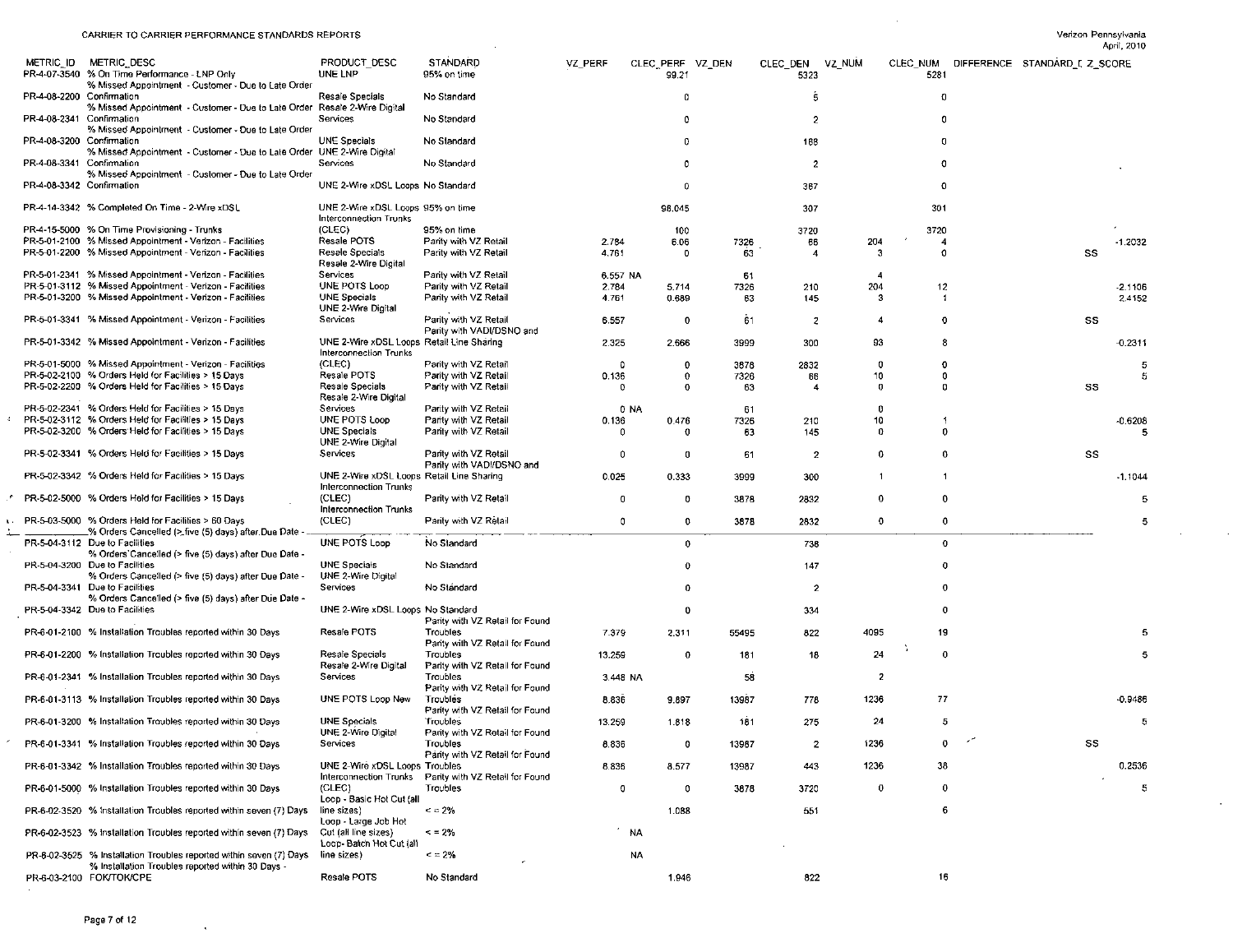| Verizon Pennsylvania |
|----------------------|
| $-1000000$           |

 $\mathcal{K}^{\mathcal{A}}$ 

|                          | CARRIER TO CARRIER FERFORMANCE 3 IMPORTED REFORTS                                                                                  |                                                               |                                                               |             |                |                  |              |                |             |             |            |                               | ---------<br>April, 2010 |  |
|--------------------------|------------------------------------------------------------------------------------------------------------------------------------|---------------------------------------------------------------|---------------------------------------------------------------|-------------|----------------|------------------|--------------|----------------|-------------|-------------|------------|-------------------------------|--------------------------|--|
| METRIC ID                | <b>METRIC_DESC</b><br>% Installation Troubles reported within 30 Days -                                                            | PRODUCT DESC                                                  | STANDARD                                                      | VZ PERF     |                | CLEC_PERF VZ_DEN | CLEC DEN     | VZ NUM         |             | CLEC NUM    |            | DIFFERENCE STANDARD L Z SCORE |                          |  |
|                          | PR-6-03-2200 FOK/TOK/CPE<br>% Installation Troubles reported within 30 Days -                                                      | Resale Specials<br>Resale 2-Wire Digital                      | No Standard                                                   |             |                | 0                |              | 18             |             | $\mathbf 0$ |            |                               |                          |  |
|                          | PR-6-03-2341 FOK/TOK/CPE                                                                                                           | Services                                                      | No Standard                                                   |             | <b>NA</b>      |                  |              |                |             |             |            |                               |                          |  |
|                          | % Installation Troubles reported within 30 Days -<br>PR-6-03-3112 FOK/TOK/CPE<br>% Installation Troubles reported within 30 Days - | UNE POTS Loop                                                 | No Standard                                                   |             | 7.536          |                  |              | 1287           |             | 97          |            |                               |                          |  |
|                          | PR-6-03-3200 FOK/TOK/CPE<br>% Installation Troubles reported within 30 Days -                                                      | UNE Specials<br>UNE 2-Wire Digital                            | No Standard                                                   |             | 2.181          |                  |              | 275            |             | 6           |            |                               |                          |  |
|                          | PR-6-03-3341 FOK/TOK/CPE<br>% Installation Troubles reported within 30 Days -                                                      | Services                                                      | No Standard                                                   |             |                | 0                |              | $\overline{2}$ |             | Ð           |            |                               |                          |  |
|                          | PR-6-03-3342 FOK/TOK/CPE<br>% Installation Troubles reported within 30 Days -                                                      | UNE 2-Wire xDSL Loops No Standard<br>Interconnection Trunks   |                                                               |             | 16.027         |                  |              | 443            |             | 71          |            |                               |                          |  |
|                          | PR-6-03-5000 FOK/TOK/CPE                                                                                                           | (CLEC)                                                        | No Standard                                                   |             |                | 0                |              | 3720           |             | $\mathbf 0$ |            |                               |                          |  |
|                          | PR-8-01-2100 Percent Open Orders in a Hold Status > 30 Days                                                                        | Resale FOTS                                                   | Parity with Verizon Retail                                    | 0.226       |                | 0                | 58607        | 602            | 133         | 0           |            |                               | -5                       |  |
|                          | PR-8-01-2200 Percent Open Orders in a Hold Status > 30 Days                                                                        | Resale Specials<br>Resale 2-Wire Digital                      | Parity with Verizon Retail                                    | -0          |                | $\mathbf{0}$     | -724         | -5             | -0          | $\Omega$    |            | SS                            |                          |  |
|                          | PR-8-01-2341 Percent Open Orders in a Hold Status > 30 Days                                                                        | Services                                                      | Parity with Verizon Retail                                    | 5.769       |                | 0                | 104          | $\overline{2}$ | -6          | $\Omega$    |            | SS                            |                          |  |
|                          | PR-8-01-3112 Percent Open Orders in a Hold Status > 30 Days<br>PR-8-01-3200 Percent Open Orders in a Hold Status > 30 Days         | UNE POTS - Loop<br><b>UNE Specials</b><br>UNE 2-Wire Digital  | Parity with Verizon Retail<br>Parity with Verizon Retail      | 0.226<br>-0 | 0.943<br>2.222 |                  | 58607<br>724 | 742<br>90      | 133<br>0    | 7<br>2      |            |                               | -2.8797<br>$-2.2538$     |  |
|                          | PR-8-01-3341 Percent Open Orders in a Hold Status > 30 Days                                                                        | Services                                                      | Parity with Verizon Retail                                    | 5.769       |                | 0                | 104          | $\cdot$        | 6           | $\Omega$    |            | SS                            |                          |  |
|                          | PR-8-01-3342 Percent Open Orders in a Hold Status > 30 Days                                                                        |                                                               | UNE 2-Wire xDSL Loops Parity with Verizon Retail              | o           |                | $\mathbf 0$      | 76           | 367            | Ð           | o           |            |                               | 5                        |  |
|                          | PR-8-01-3510 Percent Open Orders in a Hold Status > 30 Days                                                                        | UNE EEL                                                       | Parity with Verizon Retail                                    | 0           |                | 3.896            | 545          | -77            | o           | 3           |            |                               | $-2.9056$                |  |
|                          | PR-8-01-3530 Percent Open Orders in a Hold Status > 30 Days                                                                        | UNE IOF<br>Interconnection Trunks                             | Parity with Verizon Retail                                    | 0           |                | 0                | 27           | -1             | O           | 0           |            | SS                            |                          |  |
|                          | PR-8-01-5000 Percent Open Orders in a Hold Status > 30 Days                                                                        | (CLEC)                                                        | Parity with Verizon Retail                                    | 0           |                | O                | 86           | 58             | $^{\circ}$  | n           |            |                               | 5                        |  |
|                          | PR-8-02-2100 Percent Open Orders in a Hold Status > 90 Days<br>PR-8 02-2200 Percent Open Orders in a Hold Status > 90 Days         | Resale POTS<br>Resale Specials<br>Resale 2-Wire Digital       | Parity with Verizon Retail<br>Parity with Verizon Retail      | 0.156<br>0  |                | $\Omega$<br>Ð    | 58607<br>724 | 602<br>5       | 93<br>-0    | 0<br>0      |            | SS                            | -5                       |  |
|                          | PR-8-02-2341 Percent Open Orders in a Hold Status > 90 Days                                                                        | Services                                                      | Parity with Verizon Retail                                    | Ω           |                | n                | 104          | -2             | $\Omega$    | n           |            | SS                            |                          |  |
|                          | PR-8-02-3112 Percent Open Orders in a Hold Status > 90 Days                                                                        | UNE POTS - Loop                                               | Parity with Verizon Retail                                    | 0.158       | 0.943          |                  | 58607        | 742            | 93          | 7           |            |                               | $-3.4582$                |  |
|                          | PR-8-02-3200 Percent Open Orders in a Hold Status > 90 Days                                                                        | <b>UNE Specials</b><br>UNE 2-Wire Digital                     | Parity with Verizon Retail                                    | 0           |                | 2.222            | 724          | 90             | $\mathbf 0$ | 2           |            |                               | $-2.2538$                |  |
|                          | PR-8-02-3341 Percent Open Orders in a Hold Status > 90 Days                                                                        | Services                                                      | Parity with Verizon Retail                                    | 0           |                | 0                | 104          | 2              | o           | $\Omega$    |            | SS                            |                          |  |
|                          | PR-8-02-3342 Percent Open Orders in a Hold Status > 90 Days                                                                        |                                                               | UNE 2-Wire xDSL Loops Panty with Verizon Retail               | 0           |                | $\Omega$         | 76           | 367            | o           |             |            |                               | 5                        |  |
|                          | PR-8-02-3510 Percent Open Orders in a Hold Status > 90 Days                                                                        | UNE EEL                                                       | Parity with Verizon Retail                                    | 0           |                | 3.896            | 545          | 77             | 0           |             |            |                               | -2.9056                  |  |
|                          | PR-8-02-3530 Percent Open Orders in a Hold Status > 90 Days                                                                        | UNE IOF                                                       | Parity with Verizon Retail                                    | $\mathbf 0$ |                | n                | 27           | -1             | n           | $\Omega$    |            | SS                            |                          |  |
|                          | PR-8-02-5000 Percent Open Orders in a Hold Status > 90 Days                                                                        | Interconnection Trunks<br>(CLEC)<br>Loop - Basic Hot Cut (all | Parity with Verizon Retail                                    |             |                |                  | -86          | 58             |             |             |            |                               |                          |  |
|                          | PR-9-01-3520 % On Time Performance - Hot Cut                                                                                       | line sizes)<br>Loop - Large Job Hot                           | 95% Completed Within Window                                   |             | 98.422         |                  |              | 317            |             | 312         |            |                               |                          |  |
|                          | PR-9-01-3523 % On Time Performance - Hot Cut                                                                                       | Cut (all line sizes)<br>Loop - Batch Hot Cut (all             | 95% Completed Within Window                                   |             | NA             |                  |              |                |             |             |            |                               |                          |  |
|                          | PR-9-01-3525 % On Time Performance - Hot Cut                                                                                       | line sizes)<br>UNE Loop - Batch Hot                           | 95% Completed Within Window                                   |             | NA.            |                  |              |                |             |             |            |                               |                          |  |
|                          | PR-9-04-3525 % On Time Batch Due Date                                                                                              | Cut<br>UNE POTS Loop - Hot                                    | 95% within six business days                                  |             | NA             |                  |              |                |             |             |            |                               |                          |  |
|                          | PR-9-08-3533 Average Duration of Hot Cut Installation Troubles                                                                     | Cut Total                                                     | Panty with Verizon Retail<br>Parity with Retail plus not more | 35.39646    |                | 29.2             | 1338         | 6              | 2841628     | 10512       |            | 29.74968                      | 0.4353                   |  |
|                          | MR-1-01-6050 Average Response Time - Create Trouble                                                                                | <b>LSI-TA</b>                                                 | than four (4) seconds<br>Parity with Retail plus not more     | 5.56374     | 3.53888        |                  |              | 980            |             | 3468 11     | $-2.02486$ |                               |                          |  |
|                          | MR-1-02-6050 Average Response Time - Status Trouble                                                                                | LSI-TA                                                        | than four (4) seconds<br>Parily with Retail plus not more     | 5.40133     | 3.30118        |                  |              | 195            |             | 643.732     | $-2.10015$ |                               |                          |  |
|                          | MR-1-03-6050 Average Response Time - Modify Trouble<br>Average Response Time - Request Cancellation of                             | LSI-TA<br>LSI-TA                                              | than four (4) seconds<br>Parity with Retail plus not more     | 5.30004     | 2.40681        |                  |              | 177            |             | 426.007     | $-2.89323$ |                               |                          |  |
| MR-1-04-6050 Trouble     | Average Response Time - Trouble Report History (by                                                                                 |                                                               | than four (4) seconds<br>Parity with Retail plus not more     | 5.57501 NA  |                |                  |              |                |             |             |            |                               |                          |  |
| MR-1-05-6050 TN/Circuit) |                                                                                                                                    | LSI-TA                                                        | than four (4) seconds<br>Parity with Retail plus not more     | 6.30635     | 8.08121        |                  |              | 96             |             | 775.797     | 1.77486    |                               |                          |  |
|                          | MR-1-06-6050 Average Response Time - Test Trouble (POTS Only)<br>% On-Time Ticket Closure on Bonded Open Tickets by                | LSI-TA                                                        | than four (4) seconds                                         | 67.17661    | 67.70937       |                  |              | 1720           |             | 116460.122  | 0.53276    |                               |                          |  |
| MR-1-07-6060 Verizon.    | % On-Time Ticket Closure on Bonded Open Tickets by                                                                                 | EBTA                                                          | 98% on-time                                                   |             | NA             |                  |              | $\sim$         |             |             |            |                               |                          |  |
| MR-1-07-6095 Verizon.    | MR-1-08-6060 % On-Time - Create Trouble                                                                                            | TAXI<br>EBTA                                                  | 98% on time<br>95% within 2 minutes                           |             | 98.817<br>NA   |                  |              | 2452           |             | 2423        |            |                               |                          |  |
|                          | MR-1-08-6095 % On-Time - Create Trouble                                                                                            | TAXI                                                          | 95% within 2 minutes                                          |             |                | 100              |              | 2455           |             | 2455        |            |                               |                          |  |
|                          | MR-1-09-6060 % On-Time - Status Trouble                                                                                            | EBTA                                                          | 95% within 2 minutes                                          |             | <b>NA</b>      |                  |              |                |             |             |            |                               |                          |  |
|                          | MR-1-09-6095 % On-Time - Status Trouble                                                                                            | TAXI                                                          | 95% within 2 minutes                                          |             | <b>NA</b>      |                  |              |                |             |             |            |                               |                          |  |
|                          | MR-1-10-6060 % On-Time - Modify Trouble                                                                                            | EBTA                                                          | 95% within 2 minutes                                          |             | NA.            |                  |              |                |             |             |            |                               |                          |  |
|                          | MR-1-10-6095 % On-Time - Modify Trouble                                                                                            | TAXI                                                          | 95% within 2 minutes                                          |             |                | 100              |              | 835            |             | 835         |            |                               |                          |  |

 $\sim 10^{11}$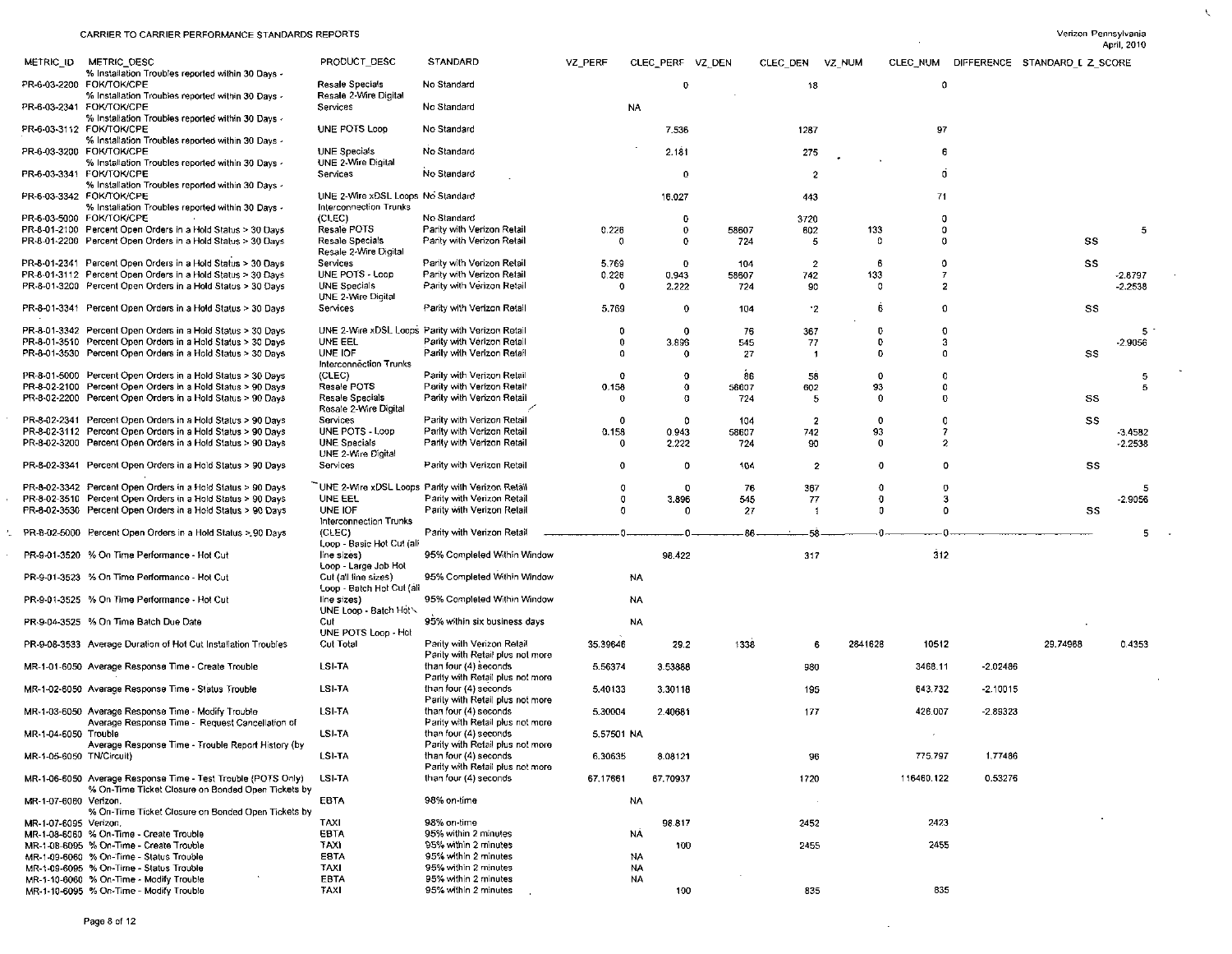$\sim 10^7$ 

 $\bar{\mathcal{A}}$ 

| METRIC ID METRIC_DESC<br>MR-1-11-6060 % On-Time - Request Cancellation of Trouble<br>MR-1-11-6095 % On-Time - Request Cancellation of Trouble | PRODUCT DESC<br>EBTA                                                                | <b>STANDARD</b><br>95% within 2 minutes                                        | VZ PERF              | NA.   |                    | CLEC_PERF VZ_DEN   | CLEC_DEN VZ_NUM |                       |                                | CLEC NUM DIFFERENCE STANDARD I Z SCORE |                 |
|-----------------------------------------------------------------------------------------------------------------------------------------------|-------------------------------------------------------------------------------------|--------------------------------------------------------------------------------|----------------------|-------|--------------------|--------------------|-----------------|-----------------------|--------------------------------|----------------------------------------|-----------------|
| MR-1-12-6060 % On-Time - Test Trouble (POTS Only)<br>MR-1-12-6095 % On-Time - Test Trouble (POTS Only)                                        | TAXI<br>EBTA<br>TAXI                                                                | 95% within 2 minutes<br>95% within 2 minutes<br>95% within 2 minutes           |                      | NA.   | 100<br>96.715      |                    | 23<br>1979      |                       | 23<br>1914                     |                                        |                 |
| MR-2-01-2200 Network Trouble Report Rate<br>MR-2-01-3200 Network Trouble Report Rate                                                          | Resale Specials<br>UNE Specials<br><b>Interconnection Trunks</b>                    | Parity with Verizon Retail<br>Parity with Verizon Retail                       | 0.547<br>0.547       |       | 0.325<br>1,703     | 154921<br>154921   | 1230<br>17493   | 848<br>848            | $\boldsymbol{A}$<br>298        |                                        | 1.3012<br>-5    |
| MR-2-01-5000 Network Trouble Report Rate<br>MR-2-02-2100 Network Trouble Report Rate - Loop                                                   | (CLEC)<br>Resale POTS<br>Resale 2-Wire Digital                                      | Parity with Verizon Retail<br>Parity with Verizon Retail                       | $\mathbf 0$<br>1.208 |       | 0<br>0.64          | 479090<br>2671014  | 313666<br>18110 | -3<br>32270           | $\mathbf 0$<br>116             |                                        | 5<br>5          |
| MR-2-02-2341 Network Trouble Report Rate - Loop<br>MR-2-02-3112 Network Trouble Report Rate - Loop                                            | Services<br>UNE POTS Loop                                                           | Parity with Verizon Retail<br>Parity with Verizon Retail                       | 0.138<br>1.208       |       | 0.428<br>0.57      | 15869<br>2671014   | 467<br>146514   | 22<br>32270           | $\overline{2}$<br>836          |                                        | $-1.0395$<br>-5 |
| MR-2-02-3341 Network Trouble Report Rate - Loop                                                                                               | UNE 2-Wire Digital<br>Loops                                                         | Parity with Verizon Retail                                                     | 1.201                |       | 0.086              | 2686883            | 2300            | 32292                 | $\overline{c}$                 |                                        | -5              |
| MR-2-02-3342 Network Trouble Report Rate - Loop<br>MR-2-03-2100 Network Trouble Report Rate - Central Office                                  | Resale POTS<br>Resale 2-Wire Digital                                                | UNE 2-Wire xDSL Loops Parity with Verizon Retail<br>Parity with Verizon Retail | 1.201<br>0.07        |       | 0.671<br>0.011     | 2686883<br>2671014 | 40683<br>18110  | 32292<br>1896         | 273<br>$\mathbf{z}$            |                                        | 5<br>3.9619     |
| MR-2-03-2341 Network Trouble Report Rate - Central Office<br>MR-2-03-3112 Network Trouble Report Rate - Central Office                        | Services<br>UNE POTS Loop<br>UNE 2-Wire Digital                                     | Parity with Verizon Retail<br>Panty with Verizon Retail                        | 0.05<br>0.028        |       | 0<br>0.015         | 15869<br>2671014   | 467<br>146514   | -8<br>755             | $\Omega$<br>23                 |                                        | -5<br>3.1271    |
| MR-2-03-3341 Network Trouble Report Rate - Central Office                                                                                     | Loops                                                                               | Parity with Verizon Retail                                                     | 0.028                |       | 0                  | 2686883            | 2300            | 757                   | -0                             |                                        | -5              |
| MR-2-03-3342 Network Trouble Report Rate - Central Office<br>MR-2-04-2100 % Subsequent Reports                                                | Resale POTS<br>Resale 2-Wire Digital                                                | UNE 2-Wire xDSL Loops Parity with Verizon Retail<br>No Standard                | 0.028                |       | 0.019<br>18.62     | 2686883            | 40683<br>145    | 757                   | 8<br>27                        |                                        | 1.1914          |
| MR-2-04-2341 % Subsequent Reports<br>MR-2-04-3112 % Subsequent Reports                                                                        | Services<br>UNE POTS Loop                                                           | No Standard<br>No Standard                                                     |                      |       | 33.333<br>21.838   |                    | 3<br>1099       |                       | $\overline{\mathbf{1}}$<br>240 |                                        |                 |
| MR-2-04-3341 % Subsequent Reports                                                                                                             | <b>UNE 2-Wire Digital</b><br>Loops                                                  | No Standard                                                                    |                      |       | 33.333             |                    | 3               |                       | $\overline{\mathbf{1}}$        |                                        |                 |
| MR-2-04-3342 % Subsequent Reports                                                                                                             | UNE 2-Wire xDSL Loops No Standard                                                   |                                                                                |                      |       | 15.159             |                    | 376             |                       | 57                             |                                        |                 |
| MR-2-05-2100 % CPE/TOK/FOK Trouble Report Rate<br>MR-2-05-2200 % CPE/TOK/FOK Trouble Report Rate                                              | Resale POTS<br>Resale Specials<br>Resale 2-Wire Digital                             | No Standard<br>No Standard                                                     |                      |       | 0.265<br>0.325     |                    | 18110<br>1230   |                       | 48<br>-4                       |                                        |                 |
| MR-2-05-2341 % CPE/TOK/FOK Trouble Report Rate                                                                                                | Services                                                                            | No Standard                                                                    |                      |       | 0.642              |                    | 467             |                       | -3                             |                                        |                 |
| MR-2-05-3112 % CPE/TOK/FOK Trouble Report Rate<br>MR-2-05-3200 % CPE/TOK/FOK Trouble Report Rate                                              | UNE POTS Loop<br><b>UNE Specials</b><br>UNE 2-Wire Digital                          | No Standard<br>No Standard                                                     |                      |       | 0.363<br>1,074     |                    | 146514<br>17493 |                       | 533<br>188                     |                                        |                 |
| MR-2-05-3341 % CPE/TOK/FOK Trouble Report Rate                                                                                                | Loops                                                                               | No Standard                                                                    |                      |       | 0.086              |                    | 2300            |                       | $\mathbf{2}$                   |                                        |                 |
| MR-2-05-3342 % CPE/TOK/FOK Trouble Report Rate                                                                                                | UNE 2-Wire xDSL Loops No Standard                                                   |                                                                                |                      |       | $-1.012$           |                    | 40683           |                       | 412                            |                                        |                 |
| MR-3-01-2110 % Missed Repair Appointment - Loop                                                                                               | Resale POTS Business Parity with VZ Retail                                          |                                                                                | 17.319               |       | 14,444             | 5849               | 90              | 1013                  | 13                             |                                        | 0.8487          |
| MR-3-01-2120 % Missed Repair Appointment - Loop -                                                                                             | Resale POTS Residence Parity with VZ Retail<br>Resale 2-Wire Digital                |                                                                                | 15 907               |       | 0                  | 26403              | 26              | 4200                  | -0                             |                                        | 5               |
| MR-3-01-2341 % Missed Repair Appointment - Loop<br>MR-3-01-3112 % Missed Repair Appointment - Loop                                            | Services<br>UNE POTS Loop<br>UNE 2-Wire Digital                                     | Parity with VZ Retail<br>Parity with VZ Retail                                 | 50<br>16.191         |       | 0<br>14.593        | 22<br>32270        | 2<br>836        | 11<br>5225            | 0<br>122                       | SS                                     | 1.2946          |
| MR-3-01-3341 % Missed Repair Appointment - Loop                                                                                               | Loops                                                                               | Parity with VZ Retail                                                          | 16.214               |       | 0                  | 32292              | $\overline{c}$  | 5236                  | -0                             | SS                                     |                 |
| MR-3-01-3342 % Missed Repair Appointment - Loop                                                                                               | UNE 2-Wire xDSL Loops Parity with VZ Retail                                         |                                                                                | 16.214               |       | 15.857             | 32292              | 309             | 5236                  | 49                             |                                        | 0.2307          |
| MR-3-02-2110 % Missed Repair Appointment - Central Office                                                                                     | Resale POTS Business Parity with VZ Retail                                          |                                                                                | 9.887                |       | 50                 | 708                | $\overline{c}$  | 70                    | 1                              | SS                                     |                 |
| MR-3-02-2120 % Missed Repair Appointment - Central Office                                                                                     | Resale POTS Residence Parity with VZ Retail<br>Resale 2-Wire Digital                |                                                                                | 10.185 NA            |       |                    | 1188               |                 | 121                   |                                |                                        |                 |
| MR-3-02-2341 % Missed Repair Appointment - Central Office<br>MR-3-02-3112 % Missed Repair Appointment - Central Office                        | Services<br>UNE POTS Loop<br>UNE 2-Wire Digital                                     | Parity with VZ Retail<br>Parity with VZ Retail                                 | 13.907               | 25 NA | 21.739             | -8<br>755          | 23              | $\overline{2}$<br>105 | 5                              |                                        | $-0.7889$       |
| MR-3-02-3341 % Missed Repair Appointment - Central Office                                                                                     | Loops                                                                               | Parity with VZ Retail                                                          | 14.002 NA            |       |                    | 757                |                 | 105                   |                                |                                        |                 |
| MR-3-02-3342 % Missed Repair Appointment - Central Office<br>MR-3-03-2100 % CPE/TOK/FOK - Missed Appointment                                  | UNE 2-Wire xDSL Loops Parity with VZ Retail<br>Resale POTS<br>Resale 2-Wire Digital | No Standard                                                                    | 14.002               |       | 40<br>10.416       | 757                | 10<br>48        | 106                   | 4<br>5                         |                                        | $-1.7265$       |
| MR-3-03-2341 % CPE/TOK/FOK - Missed Appointment<br>MR-3-03-3112 % CPE/TOK/FOK - Missed Appointment                                            | Services<br>UNE POTS Loop                                                           | No Standard<br>No Standard                                                     |                      |       | 33.333<br>7.317    |                    | 3<br>533        |                       | 39                             |                                        |                 |
| MR-3-03-3341 % CPE/TOK/FOK - Missed Appointment                                                                                               | UNE 2-Wire Digital<br>Loops                                                         | No Standard                                                                    |                      |       | $\Omega$           |                    | 2               |                       | 0                              |                                        |                 |
| MR-3-03-3342 %CPE/TOK/FOK - Missed Appointment<br>MR-4-01-2100 Mean Time To Repair - Total                                                    | UNE 2-Wire xDSL Loops No Standard<br>Resale POTS                                    | Parity with VZ Retail                                                          | 40.19505             |       | 10.679<br>25.44548 | 34166              | 412<br>118      | 82398257              | 44<br>180154                   | 37,74553                               | 4.8368          |

 $\sim 10$ 

 $\sim$  $\mathcal{L}^{\mathcal{L}}$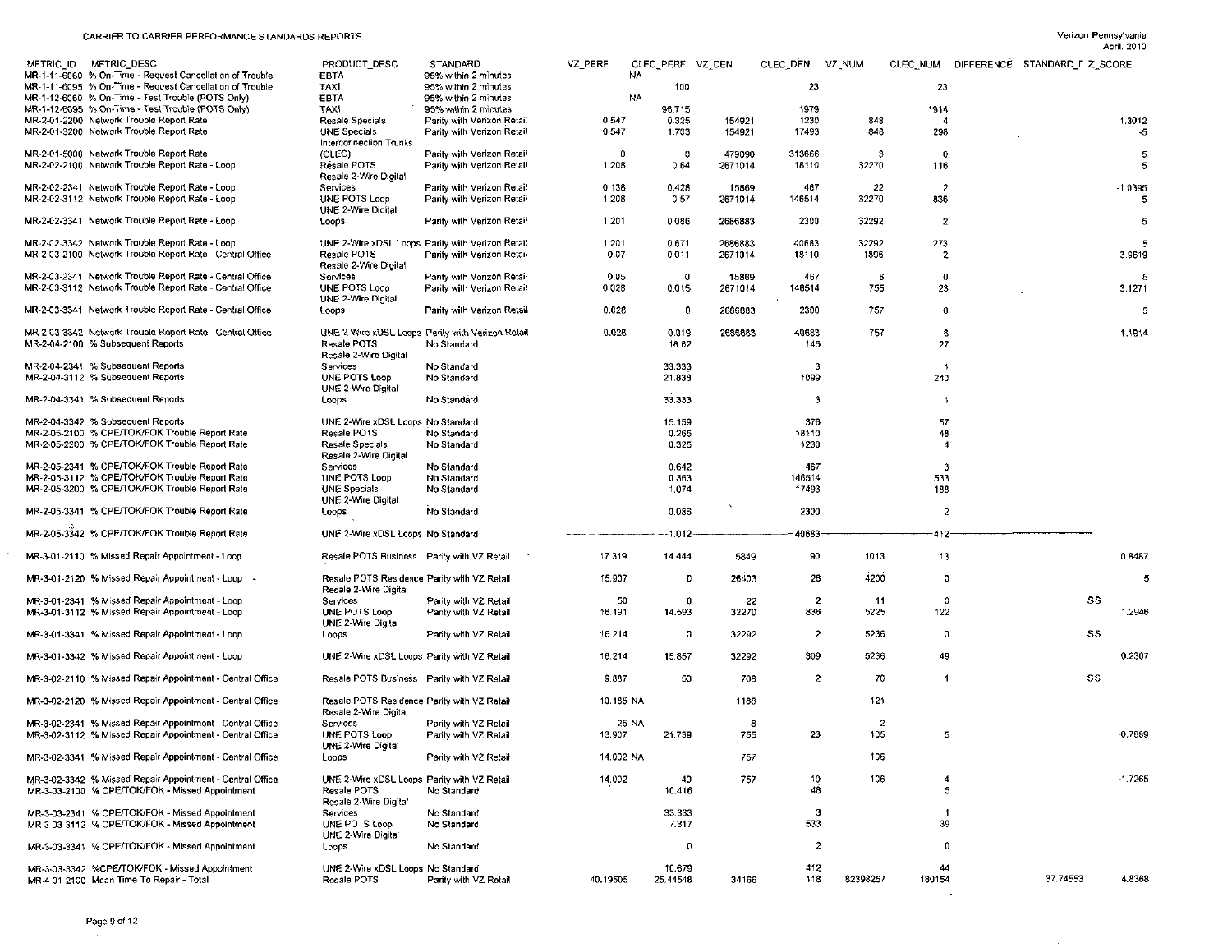$\sim 10^7$ 

| METRIC ID<br><b>METRIC_DESC</b>                                                                                        | PRODUCT_DESC                                                                       | STANDARD                                       | VZ_PERF                 | CLEC PERF VZ DEN     |              | CLEC DEN              | VZ NUM            | CLEC NUM                | DIFFERENCE STANDARD_I Z_SCORE |                |
|------------------------------------------------------------------------------------------------------------------------|------------------------------------------------------------------------------------|------------------------------------------------|-------------------------|----------------------|--------------|-----------------------|-------------------|-------------------------|-------------------------------|----------------|
| MR-4-01-2216 Mean Time To Repair - Total                                                                               | Resale Specials (Non<br>DS0 & DS0)                                                 | Parity with VZ Retail                          | 7.11913                 | 3.31666              | 405          | 4                     | 172995            | 796                     | 8.78904 SS                    |                |
| MR-4-01-2217 Mean Time To Repair - Total                                                                               | Resale Specials (DS1 &<br>DS3)<br>Resale 2-Wire Digital                            | Parity with VZ Retail                          | 5.75158 NA              |                      | 443          |                       | 152877            |                         | 7.45698                       |                |
| MR-4-01-2341 Mean Time To Repair - Total<br>MR-4-01-3112 Mean Time To Repair - Total                                   | Services (ISDN)<br>UNE POTS Loop                                                   | Parity with VZ Retail<br>Parity with VZ Retail | 29.60722<br>41.05712    | 13.71666<br>20.83934 | 30<br>33025  | $\overline{c}$<br>859 | 53293<br>81354686 | 1646<br>1074060         | 37.70452 SS<br>37,79504       | 5              |
| MR-4-01-3216 Mean Time To Repair - Total                                                                               | UNE Specials (Non DS0<br>& DS0).                                                   | Parity with VZ Retail                          | 7.11913 NA              |                      | 405          |                       | 172995            |                         | 8.78904                       |                |
| MR-4-01-3217 Mean Time To Repair - Total                                                                               | UNE Specials (DS1 &<br>DS3)<br>UNE 2-Wire Digital                                  | Parity with VZ Retail                          | 5.75158                 | 5.7831               | 443          | 298                   | 152877            | 103402                  | 7.45698                       | $-0.0766$      |
| MR-4-01-3341 Mean Time To Repair - Total                                                                               | Loops<br>Interconnection Trunks                                                    | Parity with VZ Retail                          | 41.05014                | 39.33333             | 33049        | 2                     | 81399971          | 4720                    | 37.79737 SS                   |                |
| MR-4-01-5000 Mean Time To Repair - Total                                                                               | (CLEC)                                                                             | Parity with VZ Retail                          | 2.73333 NA              |                      | -3           |                       | 492               |                         | 2.03722                       |                |
| MR-4-02-2110 Mean Time To Repair - Loop Trouble                                                                        | Resale POTS Business                                                               | Parity with VZ Retail                          | 1987688                 | 20.66351             | 5849         | 90                    | 6975593           | 111583                  | 24.14315                      | $-0.3595$      |
| MR-4-02-2120 Mean Time To Repair - Loop Trouble                                                                        | Resale POTS Residence Parity with VZ Retail<br>Resale 2-Wire Digital               |                                                | 46.21452                | 36.48012             | 26403        | 26                    | 73212133          | 56909                   | 38.61832                      | 1.3392         |
| MR-4-02-2341 Mean Time To Repair - Loop Trouble<br>MR-4-02-3112 Mean Time To Repair - Loop Trouble                     | Services<br>UNE POTS Loop                                                          | Parity with VZ Retail<br>Parity with VZ Retail | 30.19696<br>41.46253    | 13.71666<br>20.78261 | 22<br>32270  | $\overline{2}$<br>836 | 39860<br>80279767 | 1646<br>1042456         | 41.51586 SS<br>37.85352       | 5              |
| MR-4-02-3341 Mean Time To Repair - Loop Trouble                                                                        | UNE 2-Wire Digital<br>Loops                                                        | Parity with VZ Retail                          | 41.45486                | 39.33333             | 32292        | 2                     | 80319627          | 4720                    | 37.85657 SS                   |                |
| MR-4-02-3342 Mean Time To Repair ' Loop Trouble                                                                        | UNE 2-Wire xDSL Loops Parity with VZ Retail                                        |                                                | 41.45486                | 26.86715             | 32292        | 309                   | 80319627          | 498117                  | 37.85657                      | 5              |
| MR-4-03-2110 Mean Time To Repair - Central Office Trouble                                                              | Resale POTS Business Parity with VZ Retail                                         |                                                | 10.48935                | 97.18333             | 708          | $\overline{c}$        | 445588            | 11662                   | 17.14493 SS                   |                |
| MR-4-03-2120 Mean Time To Repair - Central Office Trouble                                                              | Resale POTS Residence Parity with VZ Retail<br>Resale 2-Wire Digital               |                                                | 23.46944 NA             |                      | 1188         |                       | 1672902           |                         | 32.07374                      |                |
| MR-4-03-2341 Mean Time To Repair - Central Office Trouble<br>MR-4-03-3112 Mean Time To Repair - Central Office Trouble | Services<br>UNE POTS Loop                                                          | Panty with VZ Retail<br>Parity with VZ Retail  | 27.98541 NA<br>23.72889 | 22 90144             | -8<br>755    | 23                    | 13433<br>1074919  | 31604                   | 26.736<br>30.55077            | 0.0597         |
| MR-4-03-3341 Mean Time To Repair - Central Office Trouble                                                              | UNE 2-Wire Digital<br>Loops                                                        | Parity with VZ Retail                          | 23.78564 NA             |                      | 757          |                       | 1080344           |                         | 30.55783                      |                |
| MR-4-03-3342 Mean Time To Repair - Central Office Trouble<br>MR-4-04-2100 % Cleared (all troubles) within 24 Hours     | UNE 2-Wire xDSL Loops Parity with VZ Retail<br>Resale POTS<br>Resale Specials (Non | Parity with VZ Retail                          | 23.78564<br>44.315      | 27.11833<br>66.949   | 757<br>34166 | 10<br>118             | 1080344<br>15141  | 16271<br>79             | 30.55783                      | $-0.432$<br>.5 |
| MR-4-04-2216 % Cleared (all troubles) within 24 Hours                                                                  | DS0 & DS0)<br>Resale Specials (DS1 &                                               | Parity with VZ Retail                          | 96.049                  | 100                  | 405          | $\overline{4}$        | 389               | 4                       | SS                            |                |
| MR-4-04-2217 % Cleared (all troubles) within 24 Hours                                                                  | DS3)<br>Resale 2-Wire Digital                                                      | Panty with VZ Retail                           | 98.645 NA               |                      | 443.         |                       | 437               |                         |                               |                |
| MR-4-04-2341 % Cleared (all troubles) within 24 Hours<br>MR-4-04-3112 % Cleared (all troubles) within 24 Hours         | Services<br>UNE POTS Loop<br>UNE Specials (Non DS0                                 | Parity with VZ Retail<br>Parity with VZ Retail | 60<br>43.006            | 100<br>74.155        | 30<br>33025  | $\overline{2}$<br>859 | 18<br>14203       | 2<br>637                | SS                            | 5              |
| MR-4-04-3216 % Cleared (all troubles) within 24 Hours                                                                  | & DS0)<br>UNE Specials (DS1 &                                                      | Parity with VZ Retail                          | 96.049 NA               |                      | 405          |                       | 389               |                         |                               |                |
| MR-4-04-3217 % Cleared (all troubles) within 24 Hours                                                                  | DS3)<br>UNE 2-Wire Digital                                                         | Parity with VZ Retail                          | 98.645                  | 98.657               | 443          | 298                   | 437               | 294                     |                               | 0.3165         |
| MR-4-04-3341 % Cleared (all troubles) within 24 Hours                                                                  | Loops                                                                              | Parity with VZ Retail                          | 43.014                  | 50                   | 33049        | $\overline{2}$        | 14216             | $\overline{\mathbf{1}}$ | SS                            |                |
| MR-4-04-3342 % Cleared (all troubles) within 24 Hours                                                                  | UNE 2-Wire xDSL Loops Parity with VZ Retail<br>Interconnection Trunks              |                                                | 43.014                  | 62.068               | 33049        | 319                   | 14216             | 198                     |                               | 5              |
| MR-4-04-5000 % Cleared (all troubles) within 24 Hours                                                                  | (CLEC)<br><b>Interconnection Trunks</b>                                            | Parity with VZ Retail                          | 100 NA                  |                      | -3           |                       | -3                |                         |                               |                |
| MR-4-05-5000 % Out of Service > 2 Hours                                                                                | (CLEC)                                                                             | Parity with VZ Retail                          | 33.333 NA               |                      | -3           |                       | -1                |                         |                               |                |
| MR-4-06-2110 % Out of Service > 4 Hours                                                                                | Resale POTS - Business Parity with VZ Retail<br>Resale POTS -                      |                                                | 72.191                  | 71.83                | 4646         | 71                    | 3354              | 51                      |                               | 0.2189         |
| MR-4-06-2120 % Out of Service > 4 Hours                                                                                | Residence<br>Resale Specials (Non-                                                 | Parity with VZ Retail                          | 92.258                  | -95                  | 19892        | 20                    | 18352             | 19                      |                               | 0.0869         |
| MR-4-06-2216 % Out of Service > 4 Hours                                                                                | DS0 & DS0)<br>Resale Specials (DS1 &                                               | Parity with VZ Retail                          | 58.987                  | 25                   | 395          | 4                     | 233               |                         | SS                            |                |
| MR-4-06-2217 % Out of Service > 4 Hours                                                                                | DS3)<br>UNE Specials (Non DS0                                                      | Parity with VZ Retail                          | 50.797 NA               |                      | 376          |                       | 191               |                         |                               |                |
| MR-4-06-3216 % Out of Service > 4 Hours                                                                                | 8 DS0)<br>UNE Specials (DS1 &                                                      | Parity with VZ Retail                          | 58.987 NA               |                      | 395          |                       | 233               |                         |                               |                |
| MR-4-06-3217 % Out of Service > 4 Hours                                                                                | DS3)<br>Interconnection Trunks                                                     | Parity with VZ Retail                          | 50.797                  | 52.961               | 376          | 287                   | 191               | 152                     |                               | $-0.4739$      |
| MR-4-06-5000 % Out of Service > 4 Hours                                                                                | (CLEC)                                                                             | Parity with VZ Retail                          | 33.333 NA               |                      | -3           |                       | $\overline{1}$    |                         |                               |                |
| MR-4-07-2110 % Out of Service > 12 Hours                                                                               | Resale POTS - Business Parity with VZ Retail                                       |                                                | 52.453                  | 60.563               | 4646         | 71                    | 2437              | 43                      |                               | $-1.2402$      |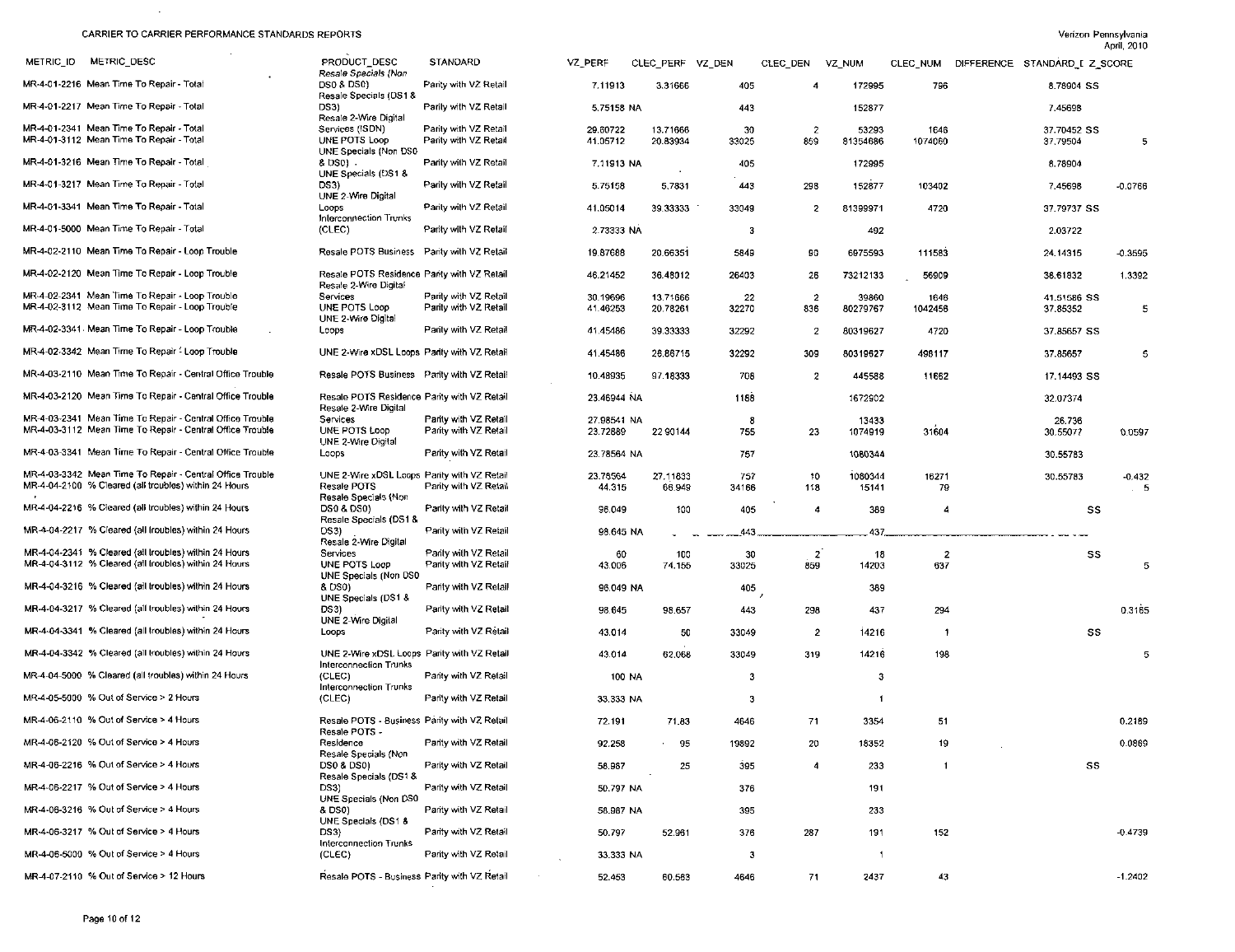$\sim 10^7$ 

 $\sim 1000$  km s  $^{-1}$ 

|                          | METRIC ID METRIC DESC                                                                                                 | PRODUCT DESC                                                                                       | STANDARD              | VZ PERF          | CLEC PERF VZ DEN |         | CLEC DEN              | VZ_NUM           |                |          | CLEC NUM DIFFERENCE STANDARD I Z SCORE |           |  |
|--------------------------|-----------------------------------------------------------------------------------------------------------------------|----------------------------------------------------------------------------------------------------|-----------------------|------------------|------------------|---------|-----------------------|------------------|----------------|----------|----------------------------------------|-----------|--|
|                          | MR-4-07-2120 % Out of Service > 12 Hours                                                                              | Resale POTS<br>Residence                                                                           | Parity with VZ Retail | 84.998           | 95               | 19892   | 20                    | 16908            | 19             |          |                                        | $-0.9319$ |  |
|                          | MR-4-07-2341 % Out of Service > 12 Hours                                                                              | Resale 2-Wire Digital<br>Services                                                                  | Parity with VZ Retail |                  |                  | 11      |                       | -7               |                |          |                                        |           |  |
|                          | MR-4-07-3112 % Out of Service > 12 Hours                                                                              | UNE POTS Loop                                                                                      | Parity with VZ Retail | 63.636<br>79.277 | 50<br>64.8       | 24104   | $\overline{2}$<br>625 | 19109            | 405            |          | SS                                     | 5         |  |
|                          | MR-4-07-3341 % Out of Service > 12 Hours                                                                              | UNE 2-Wire Digital<br>Loops                                                                        | Parity with VZ Retail | 79.272 NA        |                  | 24113   |                       | 19115            |                |          |                                        |           |  |
|                          | MR-4-07-3342 % Out of Service > 12 Hours                                                                              | UNE 2-Wire xDSL Loops Parity with VZ Retail                                                        |                       | 79.272           | 80.487           | 24113   | 82                    | 19115            | 66             |          |                                        | $-0.1081$ |  |
|                          | MR-4-07-5000 % Out of Service > 12 Hours                                                                              | Interconnection Trunks<br>(CLEC)                                                                   | Parity with VZ Retail |                  | 0 NA             | 3       |                       | 0                |                |          |                                        |           |  |
|                          | MR-4-08-2110 % Out of Service > 24 Hours                                                                              | Resale POTS Business Parity with VZ Retail                                                         |                       | 24 149           | 29.577           | 4646    | 71                    | 1122             | 21             |          |                                        | $-0.9238$ |  |
|                          | MR-4-08-2120 % Out of Service > 24 Hours                                                                              | Resale POTS Residence Parity with VZ Retail                                                        |                       | 62.13            | 60               | 19892   | 20                    | 12359            | 12             |          |                                        | 0.4409    |  |
|                          | MR-4-08-2216 % Out of Service > 24 Hours                                                                              | Resale Specials (Non<br><b>DS0 &amp; DS0)</b><br>Resale Specials (DS1 &                            | Parity with V2 Retail | 4.05             | 0                | 395     | $\overline{4}$        | 16               | 0              |          | SS                                     |           |  |
|                          | MR-4-08-2217 % Out of Service > 24 Hours                                                                              | DS3)                                                                                               | Parity with VZ Retail | 1.595 NA         |                  | 376     |                       | 6                |                |          |                                        |           |  |
|                          | MR-4-08-2341 % Out of Service > 24 Hours                                                                              | Resale 2-Wire Digital<br>Services                                                                  | Parity with VZ Retail | 36.363           | $\Omega$         | 11      | $\overline{2}$        | -4               | 0              |          | SS                                     |           |  |
|                          | MR-4-08-3112 % Out of Service > 24 Hours                                                                              | UNE POTS Loop<br>UNE Specials (Non DS0                                                             | Parity with VZ Retail | 55.463           | 25.6             | 24104   | 625                   | 13369            | 160            |          |                                        | 5         |  |
|                          | MR-4-08-3216 % Out of Service > 24 Hours                                                                              | & DS0)<br>UNE Specials (DS1 &                                                                      | Parity with VZ Retail | 4.05 NA          |                  | 395     |                       | 16               |                |          |                                        |           |  |
|                          | MR-4-08-3217 % Out of Service > 24 Hours                                                                              | DS3)<br><b>UNE 2-Wire Digital</b>                                                                  | Parity with VZ Retail | 1.595            | 1.393            | 376     | 287                   | -6               | 4              |          |                                        | 0.5185    |  |
|                          | MR-4-08-3341 % Out of Service > 24 Hours                                                                              | Loops                                                                                              | Parity with VZ Retail | 55.459 NA        |                  | 24113   |                       | 13373            |                |          |                                        |           |  |
|                          | MR-4-08-3342 % Out of Service > 24 Hours                                                                              | UNE 2-Wire xDSL Loops Parity with VZ Retail<br>Interconnection Trunks                              |                       | 55 459           | 51.219           | 24113   | 82                    | 13373            | 42             |          |                                        | 0.8832    |  |
|                          | MR-4-08-5000 % Out of Service > 24 Hours                                                                              | (CLEC)                                                                                             | Parity with VZ Retail |                  | 0 NA             | 3       |                       | -0               |                |          |                                        |           |  |
|                          | MR-5-01-2100 % Repeat Reports within 30 Days                                                                          | Resale POTS                                                                                        | Parity with VZ Retail | 19.967           | 16.949           | 34166   | 118                   | 6822             | 20             |          |                                        | 0.9317    |  |
|                          | MR-5-01-2200 % Repeat Reports within 30 Days                                                                          | Resale Specials<br>Resale 2-Wire Digital                                                           | Parity with VZ Retail | 19 457           | 25               | 848     | -4                    | 165              | -1             |          | SS                                     |           |  |
|                          | MR-5-01-2341 % Repeat Reports within 30 Days                                                                          | Services                                                                                           | Parity with VZ Retail | 13.333           | 50               | 30      | $\overline{2}$        | $\boldsymbol{A}$ | $\overline{1}$ |          | SS                                     |           |  |
|                          | MR-5-01-3112 % Repeat Reports within 30 Days                                                                          | UNE POTS Loop                                                                                      | Parity with VZ Retail | 19.967           | 14.318           | 34166   | 859                   | 6822             | 123            |          |                                        | 4.3       |  |
|                          | MR-5-01-3200 % Repeat Reports within 30 Days                                                                          | <b>UNE Specials</b><br>UNE 2-Wire Digital                                                          | Parity with VZ Retail | 19 457           | 17.114           | 848     | 298                   | 165              | 51             |          |                                        | 0.9755    |  |
|                          | MR-5-01-3341 % Repeat Reports within 30 Days                                                                          | Loops                                                                                              | Parity with VZ Retail | 19.967           | 0                | 34196   | $\overline{2}$        | 6828             | 0              |          | SS                                     |           |  |
|                          | MR-5-01-3342 % Repeat Reports within 30 Days                                                                          | UNE 2-Wire xDSL Loops Parity with VZ Retail<br><b>Interconnection Trunks</b>                       |                       | 19.967           | 19.749           | .34196. | $-319 - -$            | - 6828 -         | $63 -$         |          |                                        | 0.1538    |  |
|                          | MR-5-01-5000 % Repeat Reports within 30 Days                                                                          | (CLEC)                                                                                             | Parity with VZ Retail |                  | 0 NA             | 3       |                       | 0                |                |          |                                        |           |  |
|                          | NP-1-01-5000 % Final Trunk Groups Exceeding Blocking Standard<br>% Final Trunk Groups Exceeding Blocking Standard (No | <b>CLEC Trunks</b>                                                                                 | See Guidelines        | 7.755            | 1.98             | 245     | 202                   | 19               | 4              |          |                                        | 3.1181    |  |
| NP-1-02-5000 Exceptions) | Number Final Trunk Groups Exceeding Blocking                                                                          | <b>CLEC Trunks</b>                                                                                 | See Guidelines        | 7 7 5 5          | 297              | 245     | 202                   | 19               | 6              |          |                                        | 2.4678    |  |
|                          | NP-1-03-5000 Standard - Two (2) Months<br>Number Final Trunk Groups Exceeding Blocking                                | <b>CLEC Trunks</b>                                                                                 | See Guidelines        |                  | O                |         |                       |                  |                |          |                                        |           |  |
|                          | NP-1-04-5000 Standard - Three (3) Months<br>% On Time Response to Request for Physical                                | <b>CLEC Trunks</b><br>Collocation - New                                                            | See Guidelines        |                  | 0                |         |                       |                  |                |          |                                        |           |  |
| NP-2-01-6701 Collocation | % On Time Response to Request for Physical                                                                            | <b>Applications</b><br>Collocation - Augment                                                       | 95% on time           |                  | <b>NA</b>        |         |                       |                  |                |          |                                        |           |  |
| NP-2-01-6702 Collocation |                                                                                                                       | <b>Applications</b><br>Collocation - New                                                           | 95% on time           |                  | 100              |         | -3                    |                  | з              |          |                                        |           |  |
|                          | NP-2-02-6701 % On Time Response to Request for Virtual Collocation Applications                                       | Collocation - Augment                                                                              | 95% on time           |                  | <b>NA</b>        |         |                       |                  |                |          |                                        |           |  |
|                          | NP-2-02-6702 % On Time Response to Request for Virtual Collocation Applications                                       | Collocation - New                                                                                  | 95% on time           |                  | N٨               |         |                       |                  |                |          |                                        |           |  |
|                          | NP-2-03-6701 Average Interval - Physical Collocation                                                                  | Applications                                                                                       | No Standard           |                  | <b>NA</b>        |         |                       |                  |                |          |                                        |           |  |
|                          | <b>Contractor</b>                                                                                                     | <b>Collocation Augment</b><br>Applications not subject<br>to the 45 business day                   |                       |                  |                  |         |                       |                  |                |          |                                        |           |  |
|                          | NP-2-03-6711 Average Interval - Physical Collocation - 76 Days                                                        | interval (76 Days)<br><b>Collocation Augment</b><br>Applications subject to<br>the 45 business day | No Standard           |                  | 31.5             |         |                       |                  |                | $\Delta$ |                                        |           |  |
|                          | NP-2-03-6712 Average Interval - Physical Collocation - 45 Days                                                        | interval<br>Collocation - New                                                                      | No Standard           |                  | 22.6             |         |                       |                  |                |          |                                        |           |  |
|                          | NP-2-04-6701 Average Interval - Virtual Collocation                                                                   | Applications                                                                                       | No Standard           |                  | NA.              |         |                       |                  |                |          |                                        |           |  |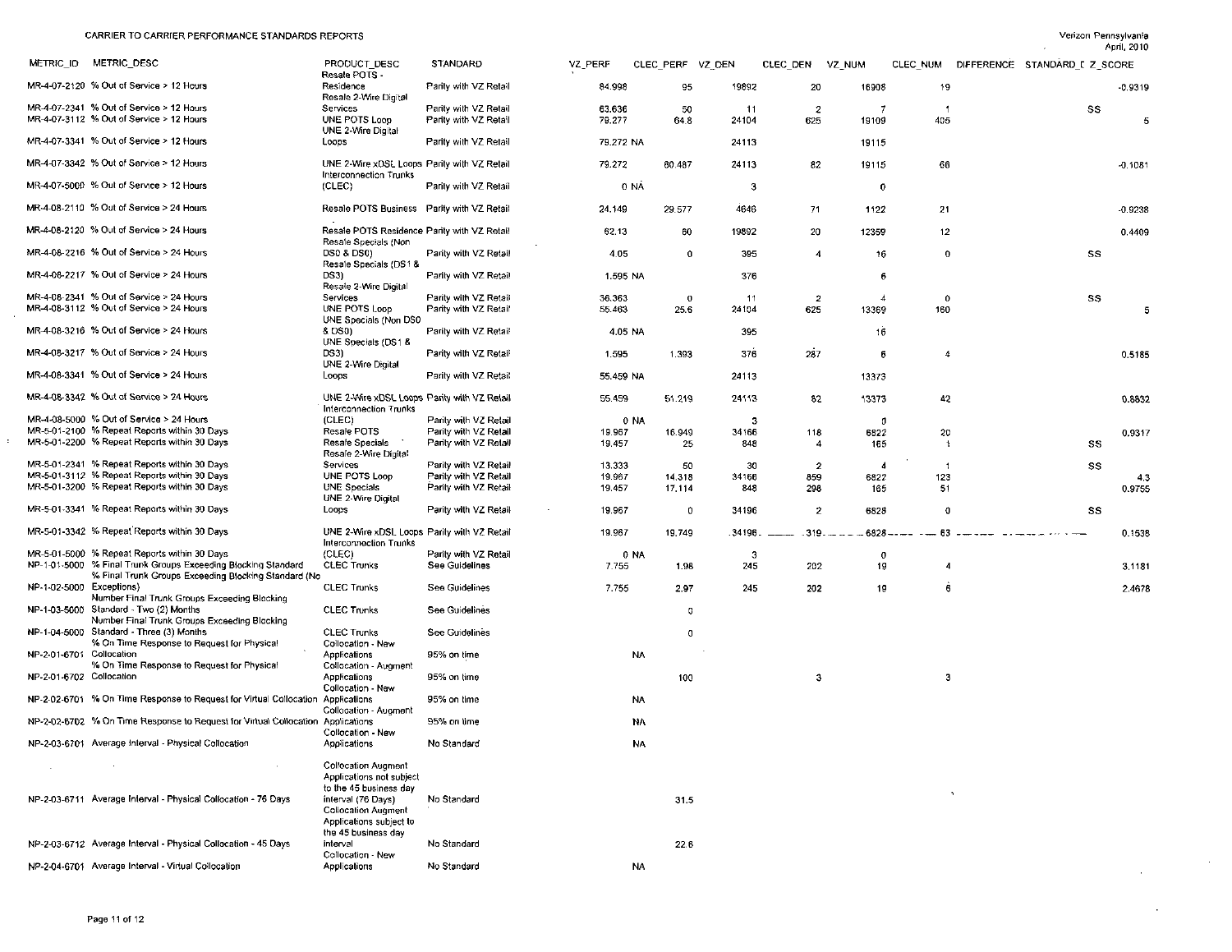$\sim 10^{-1}$ 

 $\mathcal{L}(\mathbf{q})$  and  $\mathcal{L}(\mathbf{q})$ 

|                      | METRIC ID METRIC_DESC                                                                                                          | PRODUCT DESC<br>Collocation - Augment                             | STANDARD                                                                   | VZ PERF | CLEC PERF VZ DEN |        |                 | CLEC DEN             | VZ NUM     | CLEC NUM        | DIFFERENCE STANDARD [ Z SCORE |  |
|----------------------|--------------------------------------------------------------------------------------------------------------------------------|-------------------------------------------------------------------|----------------------------------------------------------------------------|---------|------------------|--------|-----------------|----------------------|------------|-----------------|-------------------------------|--|
|                      | NP-2-04-6702 Average Interval - Virtual Collocation                                                                            | Applications - 45 days<br>and 76 days combined<br>Collocation New | No Standard                                                                |         | NA.              |        |                 |                      |            |                 |                               |  |
|                      | NP-2-05-6701 % On Time - Physical Collocation                                                                                  | Applications<br>Collocation - Augment<br>Applications - 45 days   | 95% on time                                                                |         | <b>NA</b>        |        |                 |                      |            |                 |                               |  |
|                      | NP-2-05-6702 % On Time - Physical Collocation                                                                                  | and 76 days combined<br>Collocation - New                         | 95% on time                                                                |         |                  | 100    |                 | $\overline{7}$       |            | $\overline{7}$  |                               |  |
|                      | NP-2-06-6701 % On Time - Virtual Collocation                                                                                   | Applications<br>Collocation - Augment                             | 95% on time                                                                |         | <b>NA</b>        |        |                 |                      |            |                 |                               |  |
|                      |                                                                                                                                | Applications - 45 days                                            |                                                                            |         |                  |        |                 |                      |            |                 |                               |  |
|                      | NP-2-06-6702 % On Time - Virtual Collocation                                                                                   | and 76 days combined<br>Collocation - New                         | 95% on time                                                                |         | <b>NA</b>        |        |                 |                      |            |                 |                               |  |
|                      | NP-2-07-6701 Average Delay Days - Physical Collocation                                                                         | Applications<br><b>Collocation Augment</b>                        | No Standard                                                                |         | NA               |        |                 |                      |            |                 |                               |  |
|                      | NP-2-07-6702 Average Delay Days - Physical Collocation                                                                         | Applications<br>Collocation - New                                 | No Standard                                                                |         | <b>NA</b>        |        |                 |                      |            |                 |                               |  |
|                      | NP-2-08-6701 Average Delay Days - Virtual Collocation                                                                          | Applications                                                      | No Standard                                                                |         | <b>NA</b>        |        |                 |                      |            |                 |                               |  |
|                      | NP-2-08-6702 Average Delay Days - Virtual Collocation                                                                          | <b>Collocation Augment</b><br>Applications                        | No Standard                                                                |         | <b>NA</b>        |        |                 |                      |            |                 |                               |  |
|                      | BI-1-02-1000 % DUF in four (4) Business Days                                                                                   |                                                                   | Resale & UNE combined 95% in four (4) Business Days                        |         |                  | 98.266 |                 | 1068342              |            | 1049825         |                               |  |
|                      | BI-2-01-1000 Timeliness of Carrier Bill                                                                                        |                                                                   | Resale & UNE combined 98% in 10 Business Days                              |         |                  | 99.259 |                 | 1351                 |            | 1341            |                               |  |
| BI-3-04-1000         | % CLEC Billing Claims Acknowledged within two (2)<br><b>Business Days</b>                                                      | Resale & UNE combined after receipt                               | 95% within two (2) business days                                           |         |                  | 100    |                 | 160                  |            | 160             |                               |  |
|                      | % CLEC Billing Claims Resolved within 28 Calendar<br>BI-3-05-1000 Days After Acknowledgment                                    |                                                                   | 95% within 28 Calendar Days<br>Resale & UNE combined after acknowledgement |         |                  | 96.551 |                 | 174                  |            | 168             |                               |  |
|                      | BI-3-07-1000 % Full or Partial Denials                                                                                         | Resale & UNE combined No Standard                                 |                                                                            |         |                  |        |                 |                      |            |                 |                               |  |
|                      | % CLEC Billing Claim Credits Not Appearing on the Bill                                                                         |                                                                   |                                                                            |         |                  | 53.804 |                 | 184                  |            | 99              |                               |  |
| BI-3-08-1000         | within 45 days                                                                                                                 |                                                                   | Resale & UNE combined 97.5% within 45 calendar days                        |         |                  | 95.402 |                 | 87                   |            | 83              |                               |  |
| BI-6-01-1000         | % Completeness of Usage Charges - Including Order<br>Activity Post Completion Discrepancy Delayed Charges Resale & UNE         |                                                                   | No Standard                                                                |         |                  | 99.994 |                 | 51952150             |            | 51949348        |                               |  |
| BI-6-02-1000         | % Completeness of Usage Charges - Excluding Order<br>Activity Post Completion Discrepancy Delayed Charges Resale & UNE         |                                                                   | Parity with VZ Retail                                                      | 99.766  |                  | 99.994 | 1237587370      | 51952147             | 1234700299 | 51949345        |                               |  |
|                      | % Completeness of Fractional Recurring Charges -<br>Including Order Activity Post Completion Discrepancy                       |                                                                   |                                                                            |         |                  |        |                 |                      |            |                 |                               |  |
| BI-7-01-1000         | Delayed Charges<br>% Completeness of Fractional Recurring Charges -                                                            | Resale & UNE                                                      | No Standard                                                                |         |                  | 94.651 |                 | $56200.95$ - - - - - |            |                 |                               |  |
| BI-7-02-1000         | Excluding Order Activity Post Completion Discrepancy<br>Delayed Charges<br>% Completeness of Non-Recurring Charges - Including | Resale & UNE                                                      | Parity with VZ Retail                                                      | 92.102  |                  | 95.896 | 3464964.03      | 53171.23             | 3191333.92 | 50989.3         |                               |  |
| Bi-8-01-1000 Charges | Order Activity Post Completion Discrepancy Delayed                                                                             | Resale & UNE                                                      | No Standard                                                                |         |                  | 99.877 |                 | 386177.14            |            | 385702.29       |                               |  |
|                      | % Completeness of Non-Recurring Charges - Excluding<br>Order Activity Post Completion Discrepancy Delayed                      |                                                                   |                                                                            |         |                  |        |                 |                      |            |                 |                               |  |
| BI-8-02-1000 Charges |                                                                                                                                | Resale & UNE                                                      | Parity with VZ Retail                                                      | 96.84   |                  | 99.98  | 2413125.83      | 384094.71            | 2336887.13 | 384019.99       |                               |  |
| BI-9-01-1000         | % Billing Completeness in Twelve Billing Cycles<br>% Directory Listing Verification Reports Furnished On-                      | Resale & UNE combined                                             | 0.96<br>95% of DLVRs transmitted on or                                     |         |                  | 99.999 |                 | 8863954.29           |            | 8863898.17      |                               |  |
| GE-5-01-1000 Time    |                                                                                                                                | All                                                               | before the due date                                                        |         | TR               |        | TR.             |                      |            | TR              |                               |  |
|                      | GE-5-02-1000 % Accuracy of DSR/LSR Inclusion in DLVRs                                                                          | All                                                               | 98% accuracy of DLVRs<br>98% of DLVR revisions                             |         | <b>TR</b>        |        | <b>TR</b>       |                      |            | TR.             |                               |  |
|                      | GE-5-03-1000 % DLVR Corrections Furnished on Time                                                                              | ΑN                                                                | transmitted on or before the due<br>date                                   |         | <b>TR</b>        |        | TR              |                      |            | TR              |                               |  |
|                      | GE-5-04-1000 % Accuracy of DLVR Corrections                                                                                    | ٨l                                                                | 98% accuracy on DLVRs<br>revisions                                         |         | TR               |        | <b>TR</b>       |                      |            | TR              |                               |  |
|                      |                                                                                                                                |                                                                   | 99% accuracy of White Page                                                 |         |                  |        |                 |                      |            |                 |                               |  |
|                      | GE-5-05-1000 White Pages Errors and Omissions<br>GE-6-01-1000 Completion On Time                                               | All<br>Resale & UNE                                               | Listings<br>95% on time                                                    |         | TR<br><b>TR</b>  |        | TR<br><b>TR</b> |                      |            | <b>TR</b><br>TR |                               |  |
|                      | GE-6-02-1000 Accuracy of Processing                                                                                            | Resale & UNE                                                      | 98% of orders provisioned<br>accurately                                    |         | <b>TR</b>        |        | TR.             |                      |            | <b>TR</b>       |                               |  |

 $\mathcal{L}^{\text{max}}_{\text{max}}$  and  $\mathcal{L}^{\text{max}}_{\text{max}}$ 

 $\mathcal{L}^{\text{max}}_{\text{max}}$ 

 $\sim$